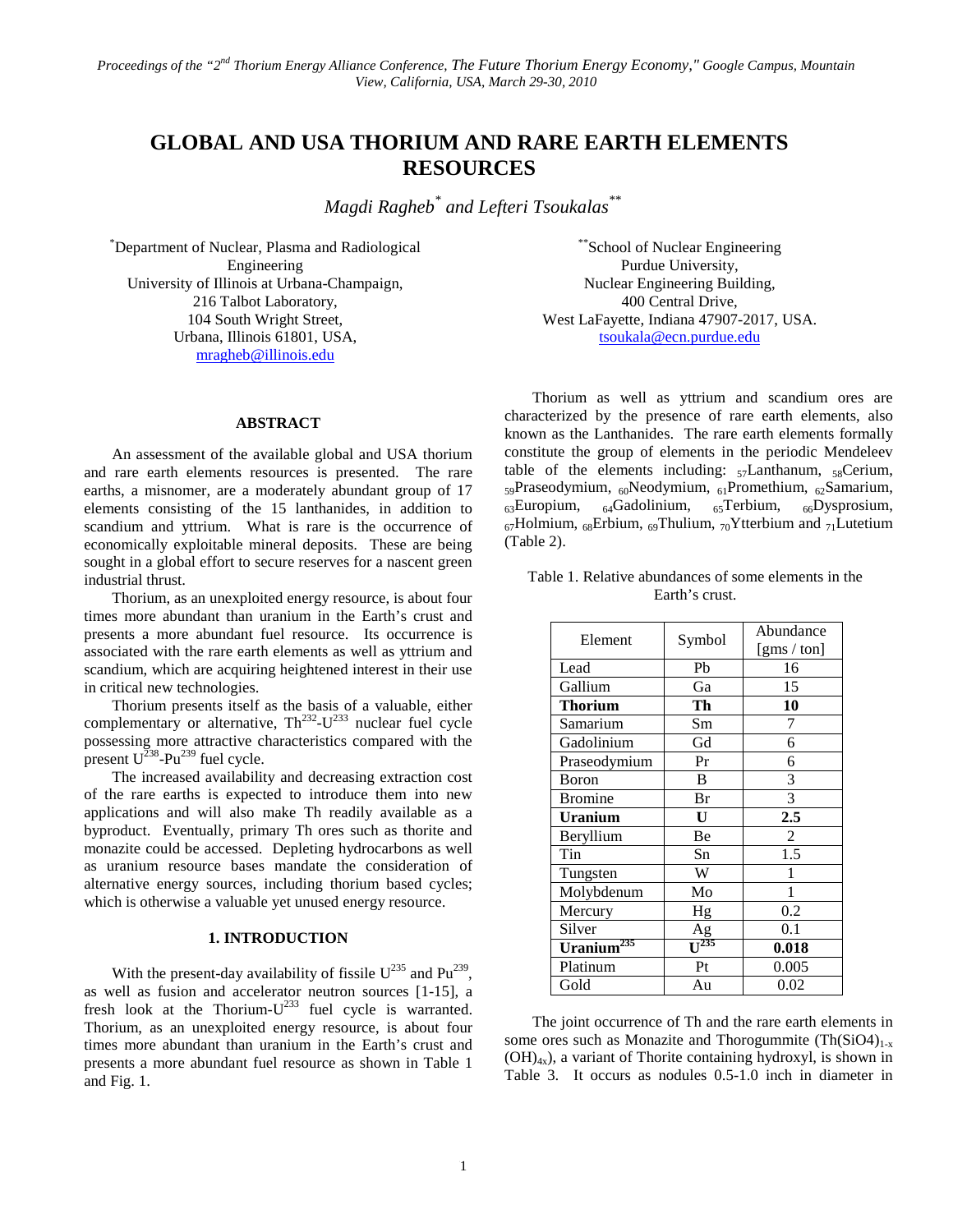residual soil and weathered bedrock and appears associated with hematite; an iron oxide [16].

| Lanthanide | Earth<br>Crustal<br>Abundance<br>[ppm] | Solar System<br>Abundance<br>Relative to $107$<br>atoms Si |
|------------|----------------------------------------|------------------------------------------------------------|
| 39Y        | 33                                     | 46                                                         |
| $57$ La    | 30                                     | 4.5                                                        |
| $58$ Ce    | 60                                     | 12                                                         |
| $59$ Pr    | 8.2                                    | 1.7                                                        |
| $_{60}Nd$  | 28                                     | 8.5                                                        |
| $61$ Pm    | $\overline{0}$                         | $\overline{0}$                                             |
| $62$ Sm    | 6                                      | 2.5                                                        |
| $63$ Eu    | 1.2                                    | 1.0                                                        |
| $_{64}$ Gd | 5.4                                    | 3.3                                                        |
| $65$ Tb    | 0.9                                    | 0.6                                                        |
| $_{66}$ Dy | 3.0                                    | 3.9                                                        |
| $_{67}$ Ho | 1.2                                    | 0.9                                                        |
| $68$ Er    | 2.8                                    | 2.5                                                        |
| $_{69}$ Tm | 0.5                                    | 0.4                                                        |
| $_{70}Yb$  | 3.0                                    | 2.4                                                        |
| $71$ Lu    | 0.5                                    | 0.4                                                        |

Table 2: Crustal Abundances of the lanthanides [29].



Figure 1. Logarithmic abundance of the elements relative to silicon in the Earth's crust. Source: USGS.

The Cerium<sup>142</sup> isotope with a natural abundance of 11.114 percent in Ce is radioactive with a half life of  $> 5x10^{16}$ years. Cerium has a crustal abundance of 60 ppm, comparable with Ni at 75 ppm and Cu at 55 ppm.

The least abundant lanthanides, thulium and lutetium are more abundant than silver and bismuth. Promethium does not occur in nature and has no stable isotopes.

Induced fluorescence using a short wave ultraviolet light or a laser and chemical reaction with a basic reagent containing an alkali metal such as sodium hydroxide (lye) or sodium bicarbonate (baking soda) and with a halide acid such as hydrochloric acid, is used to detect the presence of the rare

earths. The presence of radioactive elements in half of their 30 important minerals helps in the detection and location of the rare earths deposits, but poses a health physics operation protection of the workers, as well as an environmental disposal consideration for the tailings (Table 4). Radiation detectors, scintillometers and airborne radiometric surveys are used in identifying placer deposits.



Figure 2. Thorium dioxide with 1 percent cerium oxide impregnated fabric, Welsbach incandescent gas mantles (left) and  $ThO<sub>2</sub>$  flakes (right). Yttrium compounds now substitute for Th in mantles.

Table 3. Spectroscopic analysis showing the common occurrence of Th and rare earth elements in Thorogummite [26].

|                                | Thorogummite,                |
|--------------------------------|------------------------------|
|                                | $(Th(SiO4)_{1-x} (OH)_{4x})$ |
| Element                        | Syenite complex,             |
|                                | Wausau, Wisconsin [26]       |
|                                | [percent]                    |
| Th                             | >10                          |
| Fe                             | $5-10$                       |
| Si                             | $2 - 5$                      |
| Al, Ca, Mg, Y                  | $1 - 2$                      |
| Ti                             | $0.5 - 1.0$                  |
| Mn, Na, Ce, Dy, Er, Gd, La, Sm | $0.2 - 0.5$                  |
| Nd. Yb                         | $0.1 - 0.2$                  |
| Cu, Nb, Pb, V                  | $0.05 - 0.1$                 |
| Ba, Co, Sc                     | $0.01 - 0.02$                |
| Be                             | 0.002-0.005                  |
| U                              | 2.5                          |

The rare earth elements are finding new applications in metallurgical alloys, and electrical instruments and tools. Some uses of the rare earth elements are shown in Table 5.

Added to other elements, they help maintain or alter their physical and structural conditions under different conditions. Used alone, they hold unique magnetic, electrical, chemical and luminescence properties.

The rare earths are used in catalytic activities. A lanthanum rich rare earth mixture is used in petroleum refining to increase the yield of gasoline and other aromatics from heavy crude.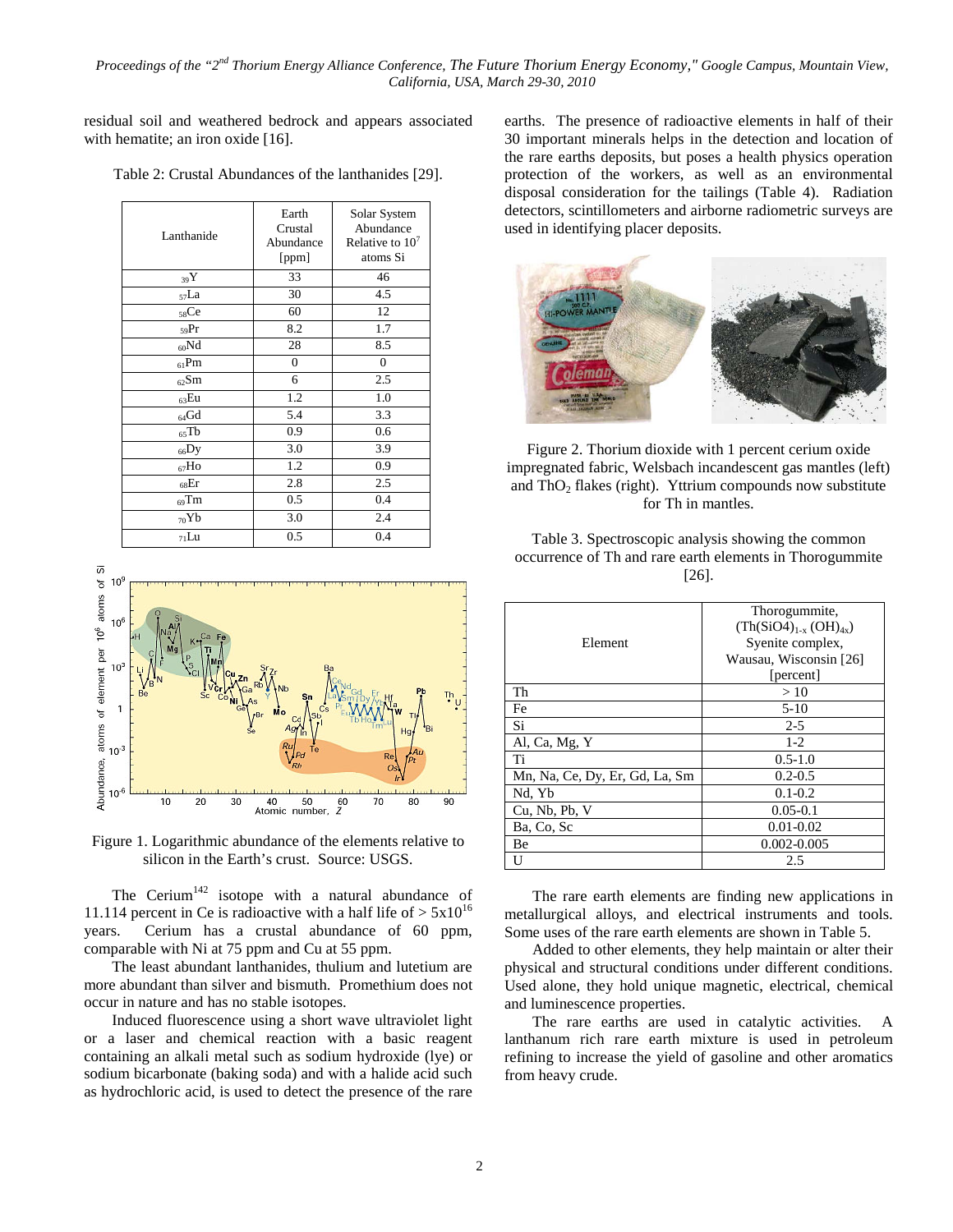Lanthanum and yttrium compounds possess high temperature superconducting properties.

Mischmetal, a product of the electrolysis of anhydrous mixed rare earths chlorides is used in the iron and steel industry to improve the rolling properties. High strength low alloy steels treated with rare earths are used in the automobile industry.

Rare earths metals are used in the manufacture of permanent magnets resulting in lighter, smaller and more efficient electrical motors and generators.

Europium and yttrium oxides are used in the red phosphor component in color television sets. Neodymium is used in the face plates to enhance the picture brightness and contrast.

Lanthanum or gadolinium is used in x-ray intensification screens to reduce patient diagnostic radiation effective dose exposure.

In ceramics and optics they are used as polishing compounds and glass additives.

The rare earth elements are constituent in more than 100 minerals. The most important ones are monazite, bastnäsite, davidite, xenotime, euxenite, samarskite, and allanite (Table 4). Thorium as well as uranium appear as components in many of these minerals. The extraction industry has favored the use of minerals free of Th or U such as bastnäsite, even though it contains  $Ce^{142}$  which is radioactive albeit with a long half life and hence a low activity.

| Table 4. Chemical composition of some rare earth ores with |  |
|------------------------------------------------------------|--|
| Th and U occurrence.                                       |  |

| Ore          | Chemical composition                                     |
|--------------|----------------------------------------------------------|
| Allanite     | $(Ca, Ce, Th)2(Al, Fe, Mg)3Si3O12(OH)$                   |
| Monazite     | (Ce, La, Pr, Nd, Th, Y)PO <sub>4</sub>                   |
| Parisite     | $2(Ce, La, Di, Th)$ OF.CaO.3CO <sub>3</sub>              |
| Polymignite  | $(Ca, Fe, Y, Th)$ (Nb,Ti,Ta,Zr) $O_4$                    |
| Euxenite     | $(Y, Ca, Er, La, Ce, U, Th) (Nb, Ta, Ti)2O6$             |
| Cheralite    | (Ca, Ce, Th)(P,Si)O <sub>4</sub>                         |
| Samarskite   | $(Y, Er, Ce, U, Ca, Fe, Pb, Th) (Nb, Ta, Ti, Sn)2O6$     |
| Thorogummite | $(Th(SiO4)_{1-x} (OH)_{4x})$                             |
| Davidite     | $(La, Ce)(Y, U, Fe^{+2})(Ti, Fe^{+3})_{20}(O, OH)_{38})$ |
| Fergusonite  | $(Y, Er, Ce, Fe)$ (Nb,Ta,Ti) $O_4$                       |
| Loparite     | (Ce, Na, Ca)(Ti, Nb)O <sub>3</sub>                       |
| Bastnäsite   | (Ce, La, Di)F. CO <sub>2</sub>                           |

In the early 1980s, the General Motors (GM) Company developed an alternative method to manufacture magnets. Rather than use solid iron magnets, a magnetic powder which could be mixed with rubber and injected into molds then sintered, was adopted. This powder, like many highperformance magnets, required the use of neodymium, a rare earth. With the powder, less metal was needed, so that vehicle parts could be lighter in weight. GM's magnet division was named Magnequench. It followed a pattern of acquisition and outsourcing in USA manufacturing. Seeking

favorable labor conditions, environmental regulations and better access to resources, its manufacturing facilities were moved overseas in 2004 after being acquired in 1995 by the San Huan New Materials Company, partially owned by National Nonferrous Metals Import and Export Company.





Table 5. Some technological uses of the rare earth elements [17].

| Rare earth<br>element  | Usage                                                                                                                                                                                                                                                  |
|------------------------|--------------------------------------------------------------------------------------------------------------------------------------------------------------------------------------------------------------------------------------------------------|
| Cerium                 | Automotive emission control, catalytic<br>converters.<br>Chemical and oil industries, oxidation<br>and cracking catalyst.<br>Manufacture of glass, paint, ceramics<br>Ultra Violet UV cut glass.<br>Polishing powder for glass, lenses and<br>mirrors. |
| Lanthanum              | Fluid cracking catalysts, processing of<br>heavy crude oil and tar sands.<br>Glass and ceramics production.                                                                                                                                            |
| Samarium               | Samarium cobalt (SmCo) ultra-high<br>temperature magnets for space<br>applications, lighting products, neutron<br>absorber.                                                                                                                            |
| Europeum               | Red phosphor color in display<br>applications, television, digital<br>projectors.                                                                                                                                                                      |
| Gadolinium             | Electronics, magnetic refrigeration,<br>alloying agent, nuclear medicine.                                                                                                                                                                              |
| Yttrium                | Cathode Ray Tube (CRT), lasers and<br>semiconductors.                                                                                                                                                                                                  |
| Dysprosium,<br>Terbium | High operating temperature magnets,<br>jet and rocket engines, high<br>performance motor vehicles.                                                                                                                                                     |
| Europium               | Liquid Crystal Displays (LCDs).                                                                                                                                                                                                                        |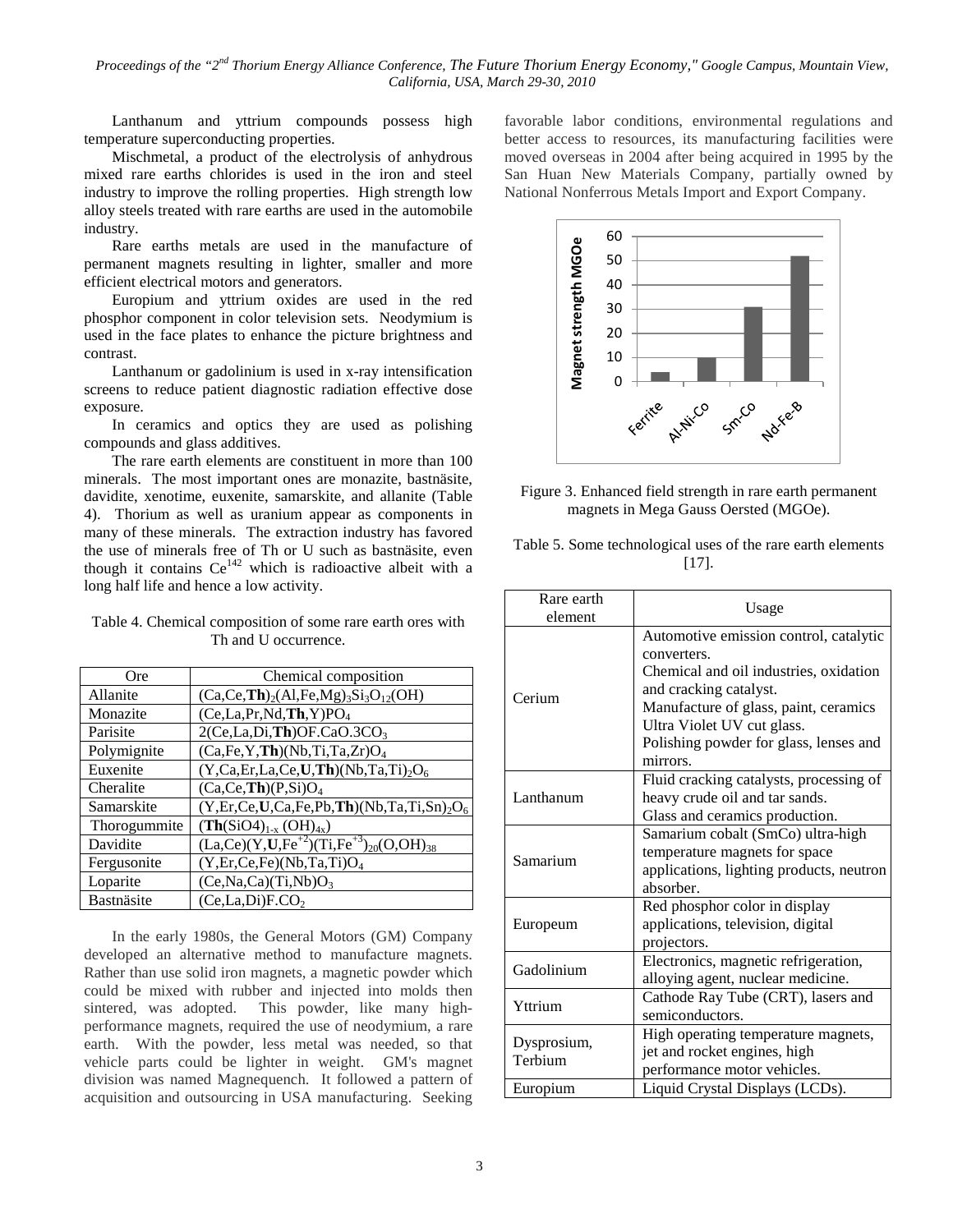| Yttrium          |                                       |
|------------------|---------------------------------------|
| Cerium           |                                       |
| Cerium           | Diesel Fuel additive.                 |
| Lanthanum        |                                       |
| Neodymium        | Hybrid electric automobile motor and  |
| Praseodymium     | generator.                            |
| Dysprosium       | Wind turbines generators' magnets.    |
| Terbium          |                                       |
| Neodymium        | Neodymium iron boron (NdFeB) high     |
|                  | strength, light weight permanent      |
|                  | magnets.                              |
|                  | Electric motors' permanent magnets.   |
|                  | Wind turbine generators.              |
|                  | Magnetic bearings, jet engines, wind  |
|                  | generators, uranium enrichment        |
|                  | centrifuges.                          |
| Cerium/Zirconium | Motor vehicles' catalytic converters. |
| Lanthanum        |                                       |
| Lanthanum        | Nickel metal hydride (NiMH)           |
| Cerium           | rechargeable batteries.               |
|                  | Hybrid automobile batteries.          |

#### **2. PROPERTIES OF THORIUM**

Thorium (Th) is named after Thor, the Scandinavian god of war. It occurs in nature in the form of a single isotope:  $Th<sup>232</sup>$ . Twelve artificial isotopes are known for Th. It occurs in Thorite,  $(Th, U)SiO_4$  and Thorianite  $(ThO_2 + UO_2)$ . It is four times as abundant as uranium and is as abundant as lead and molybdenum.

It can be commercially extracted from the Monazite mineral containing  $3-22$  percent ThO<sub>2</sub> with other rare earth elements or lanthanides. Its large abundance makes it a valuable resource for electrical energy generation with supplies exceeding both coal and uranium combined. This would depend on breeding of the fissile isotope  $U^{233}$  from thorium according to the breeding reactions [20]:

$$
{}_{0}n^{1} + {}_{90}Th^{232} \rightarrow {}_{90}Th^{233} + \gamma
$$
  
\n
$$
{}_{90}Th^{233} \rightarrow {}_{91}Pa^{233} + {}_{1}e^{0} + \nu^{*} + \gamma
$$
  
\n
$$
{}_{91}Pa^{233} \rightarrow {}_{92}U^{233} + {}_{1}e^{0} + \nu^{*} + \gamma
$$
\n(1)  
\n
$$
{}_{0}n^{1} + {}_{90}Th^{232} \rightarrow {}_{92}U^{233} + 2 {}_{1}e^{0} + 2\nu^{*} + 3\gamma
$$

Together with uranium, its radioactive decay chain leads to the stable Pb<sup>208</sup> lead isotope with a half-life of 1.4 x  $10^{10}$ years for  $\text{Th}^{232}$ . It contributes to the internal heat generation in the Earth, together with other radioactive elements such as U and  $K^{40}$ .

As Th<sup>232</sup> decays into the stable Pb<sup>208</sup> isotope, radon<sup>220</sup> or thoron forms in the chain.  $Rn^{220}$  has a low boiling point and exists in gaseous form at room temperature. It poses a radiation hazard through its own daughter nuclei and requires

adequate ventilation in underground mining. Radon tests are needed to check for its presence in new homes that are possibly built on rocks like granite or sediments like shale or phosphate rock containing significant amounts of thorium. Adequate ventilation of homes that are over-insulated becomes a design consideration in this case.

Thorium, in the metallic form, can be produced by reduction of ThO<sub>2</sub> using calcium or magnesium. Also by electrolysis of anhydrous thorium chloride in a fused mixture of Na and K chlorides, by calcium reduction of Th tetrachloride mixed with anhydrous zinc chloride, and by reduction with an alkali metal of Th tetrachloride.

Thorium is the second member of the actinides series in the periodic table of the elements. When pure, it is soft and ductile, can be cold-rolled and drawn and it is a silvery white metal retaining its luster in air for several months. If contaminated by the oxide, it tarnishes in air into a gray then black color (Fig. 2).

Thorium oxide has the highest melting temperature of all the oxides at 3,300 degrees C. Just a few other elements and compounds have a higher melting point such as tungsten and tantalum carbide. Water attacks it slowly, and acids do not attack it except for hydrochloric acid.

Thorium in the powder form is pyrophyric and can burn in air with a bright white light. In portable gas lights the Welsbach mantle is prepared with  $ThO<sub>2</sub>$  with 1 percent cerium oxide and other ingredients (Fig. 2).

As an alloying element in magnesium, it gives high strength and creep resistance at high temperatures.

Tungsten wire and electrodes used in electrical and electronic equipment such as electron guns in x-ray tubes or video screens are coated with Th due to its low work function and associated high electron emission. Its oxide is used to control the grain size of tungsten used in light bulbs and in high temperature laboratory crucibles.

Glasses for lenses in cameras and scientific instruments are doped with Th to give them a high refractive index and low dispersion of light.

In the petroleum industry, it is used as a catalyst in the conversion of ammonia to nitric acid, in oil cracking, and in the production of sulfuric acid.

## **3. ADVANTAGES OF THE THORIUM FUEL CYCLE**

The following advantages of the thorium fuel cycle over the  $U^{235}$ -Pu<sup>239</sup> fuel cycle have been suggested [8-14]: 1. Breeding is possible in both the thermal and fast parts of the neutron spectrum with a regeneration factor of  $\eta > 2$  (Fig. 4).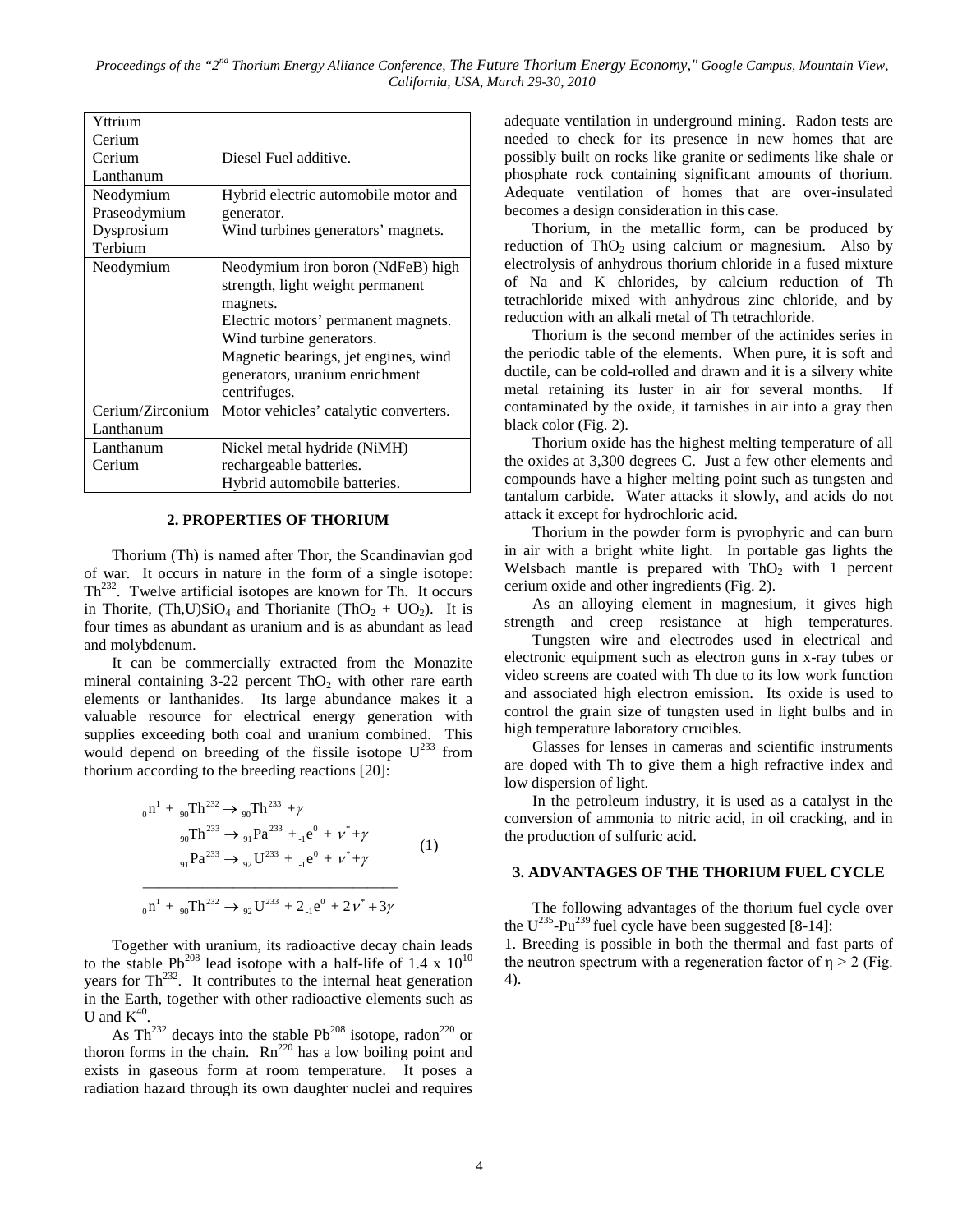

Figure 4. Regeneration factor as a function of neutron energy for the different fissile isotopes.

2. Expanded nuclear fuel resources due to the higher abundance of the fertile  $Th<sup>232</sup>$  than  $U<sup>238</sup>$ . The USA resources in the state of Idaho are estimated to reach 600,000 tons of 30 percent of Th oxides. The probable reserves amount to 1.5 million tons. There exists about 3,000 tons of already milled thorium in a USA strategic stockpile stored in Nevada.

3. Lower nuclear proliferation concerns due to the reduced limited needs for enrichment of the  $U^{235}$  isotope that is needed for starting up the fission cycle and can then be later replaced by the bred  $U^{233}$ . The fusion fission hybrid totally eliminates that need. An attempted  $U^{233}$  weapon test is rumored to have evolved into a fizzle because of the  $U^{232}$  contaminant concentration and its daughter products could not be reduced to a practical level.

4. A superior system of handling fission product wastes than other nuclear technologies and a much lower production of the long lived transuranic elements as waste. One ton of natural  $\text{Th}^{232}$ , not requiring enrichment, is needed to power a 1,000 MWe reactor per year compared with about 33 tons of uranium solid fuel to produce the same amount of power. Thorium is simply purified then converted into a fluoride. The same initial fuel loading of one ton per year is discharged primarily as fission products to be disposed of for the fission thorium cycle.

5. Ease of separation of the lower volume and short lived fission products for eventual disposal.

6. Higher fuel burnup and fuel utilization than the  $U^{235}$ -Pu<sup>239</sup> cycle.

7. Enhanced nuclear safety associated with better temperature and void reactivity coefficients and lower excess reactivity in the core. Upon being drained from its reactor vessel, a thorium molten salt would solidify shutting down the chain reaction,

8. With a tailored breeding ratio of unity, a fission thorium fueled reactor can generate its own fuel, after a small amount of fissile fuel is used as an initial loading.

9. The operation at high temperature implies higher thermal efficiency with a Brayton gas turbine cycle (thermal efficiency around 40-50 percent) instead of a Joule or Rankine steam cycle (thermal efficiency around 33 percent), and lower waste heat that can be used for desalination or space heating. An open air cooled cycle can be contemplated eliminating the need for cooling water and the associated heat exchange equipment in arid areas of the world (Fig. 5).



Figure 5. Dry cooling tower in foreground, wet cooling tower in background in the THTR-300 pebble bed Th reactor, Germany.

10. A thorium cycle for base-load electrical operation would provide a perfect match to peak-load cycle wind turbines generation. The produced wind energy can be stored as compressed air which would be used to cool a thorium open cycle reactor, substantially increasing its thermal efficiency, yet not requiring a water supply for cooling.

11. The unit powers are scalable over a wide range for different applications such as process heat or electrical production. Units of 100 MWe capacity can be designed, built and combined for larger power needs.

12. Operation at atmospheric pressure without pressurization implies the use of standard equipment with a lower cost than the equipment operated at a 1,000-2,000 psi high pressure in the LWRs cycle. Depressurization would cause the pressurized water coolant to flash into steam and a loss of coolant.

13. In uranium-fuelled thermal reactors, without breeding, only 0.72 percent or 1/139 of the uranium is burned as  $U^{235}$ . If we assume that about 40 percent of the thorium can be converted into  $U^{233}$  then fissioned, this would lead to an energy efficiency ratio of 139 x  $0.40 = 55.6$  or 5,560 percent more efficient use of the available resource compared with  $U^{235}$ .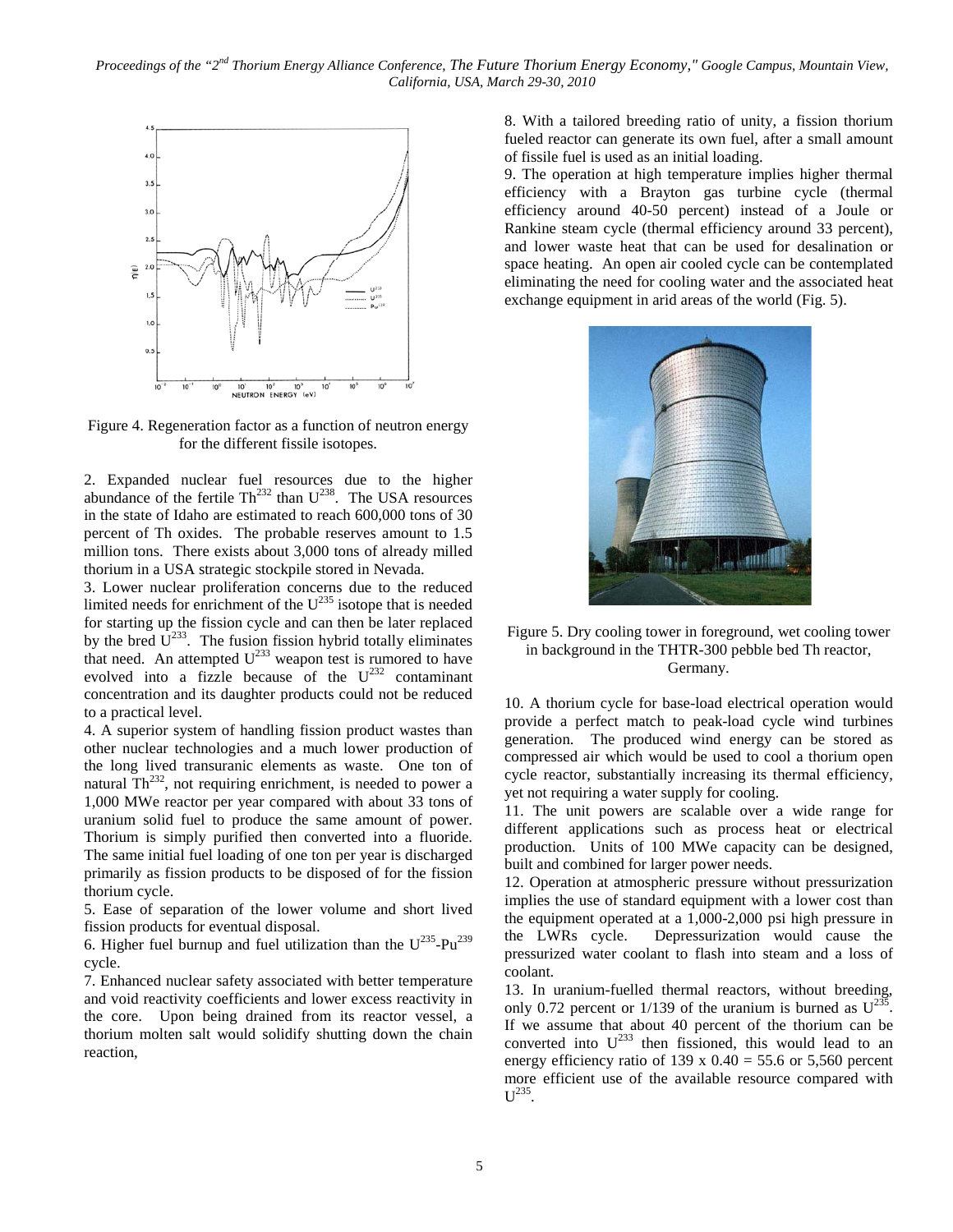14. Operational experience exists from the Molten Salt reactor experiment (MSRE) at Oak Ridge National Laboratory (ORNL), Tennessee. A thorium fluoride salt was not corrosive to the nickel alloy: Hastelloy-N. Corrosion was caused only from tellurium, a fission product.

Four approaches to a thorium reactor are under consideration:

1. Use of a liquid molten Th fluoride salt,

2. Use of a pebble bed graphite moderated and He gas cooled reactor,

3. The use of a seed and blanket solid fuel with a Light Water Reactor (LWR) cycle,

4. A driven system using fusion or accelerator generated neutrons.

## **4. THORIUM ABUNDANCE**

Thorium is four times as abundant than uranium in the Earth's crust and provides a fertile isotope for breeding of the fissile uranium isotope  $U^{233}$  in a thermal or fast neutron spectrum.

In the Shippingport reactor it was used in the oxide form. In the HTGR it was used in metallic form embedded in graphite. The MSBR used graphite as a moderator and hence was a thermal breeder and a chemically stable fluoride salt, eliminating the need to process or to dispose of fabricated solid fuel elements. The fluid fuel allows the separation of the stable and radioactive fission products for disposal. It also offers the possibility of burning existing actinides elements and does need an enrichment process like the  $U^{235}$ -Pu<sup>239</sup> fuel cycle.

Thorium is abundant in the Earth's crust, estimated at 120 trillion tons. The Monazite black sand deposits are composed of 3-22 percent of thorium. It can be extracted from granite rocks and from phosphate rock deposits, rare earths, tin ores, coal and uranium mines tailings.

It has even been suggested that it can be extracted from the ash of coal power plants. A 1,000 MWe coal power plant generates about 13 tons of thorium per year in its ash. Each ton of thorium can in turn generate 1,000 MWe of power in a well optimized thorium reactor. Thus a coal power plant can conceptually fuel 13 thorium plants of its own power. From a different perspective, 1 pound of Th has the energy equivalent of 5,000 tons of coal. There are 31 pounds of Th in 5,000 tons of coal. If the Th were extracted from the coal, it would thus yield 31 times the energy equivalent of the coal.

The calcium sulfate or phospho-gypsum resulting as a waste from phosphorites or phosphate rocks processing into phosphate fertilizer contains substantial amounts of unextracted thorium and uranium.

Uranium mines with brannerite ores generated millions of tons of surface tailings containing thoria and rare earths.

The United States Geological Survey (USGS), as of 2010, estimated that the USA has reserves of 440,000 tons of thorium ore. A large part is located on properties held by Thorium Energy Inc. at Lemhi Pass in Montana and Idaho (Fig. 7). This compares to a previously estimated 160,000 tons for the entire USA.

The next highest global thorium ores estimates are for Australia at 300,000 tons and India with 290,000 tons.

## **5. THORIUM PRIMARY MINERALS**

| Ore              | Composition                          |
|------------------|--------------------------------------|
| Thorite          | (Th, U)SiO <sub>4</sub>              |
| Thorianite       | $(ThO2 + UO2)$                       |
| Thorogummite     | $Th(SiO4)_{1-x} (OH)_{4x}$           |
| Monazite         | (Ce, La, Y, Th)PO <sub>4</sub>       |
| <b>Brocktite</b> | $(Ca, Th, Ce)(PO4)H2O$               |
| Xenotime         | (Y, Th)PO <sub>4</sub>               |
| Euxenite         | $(Y, Ca, Ce, U, Th) (Nb, Ta, Ti)2O6$ |
| Iron ore         | $Fe + rare$ earths + Th apatite      |

Table 6: Major Thorium ores compositions.

Thorium occurs in several minerals [16, 19]:

1. Monazite,  $(Ce, La, Y, Th)PO<sub>4</sub>$ , a rare earth-thorium phosphate with 5-5.5 hardness. Its content in Th is 3-22 percent with 14 percent rare earth elements and yttrium. It occurs as a yellowish, reddish-brown to brown, with shades of green, nearly white, yellowish brown and yellow ore. This is the primary source of the world's thorium production. Until World War II, thorium was extracted from Monazite as a primary product for use in products such as camping lamp mantles. After World War II, Monazite has been primarily mined for its rare earth elements content. Thorium was extracted in small amounts and mainly discarded as waste.

2. Thorite,  $(Th, U)SiO<sub>4</sub>$  is a thorium-uranium silicate with a 4.5 hardness with yellow, yellow-brown, red-brown, green, and orange to black colors. It shares a 22 percent Th and a 22 percent U content. This ore has been used as a source of uranium, particularly the uranium rich uranothorite, and orangite; an orange colored calcium-rich thorite variety.

3. Brocktite,  $(Ca, Th, Ce)(PO<sub>4</sub>)H<sub>2</sub>O$ .

4. Xenotime,  $(Y, Th)PO<sub>4</sub>$ .

5. Euxenite,  $(Y, Ca, Ce, U, Th) (Nb, Ta, Ti)_2O_6.$ 

6. Iron ore, (Fe)-rare earth elements-Th-apatite, Freta deposits at Pea Ridge, Missouri, Mineville, New York, and Scrub Oaks, New Jersey.

## **6. GLOBAL AND USA THORIUM RESOURCES**

Estimates of the available Th resources vary widely. The largest known resources of Th occur in the USA followed in order by Australia, India, Canada, South Africa, Brazil, and Malaysia.

Concentrated deposits occur as vein deposits, and disseminated deposits occur as massive carbonatite stocks,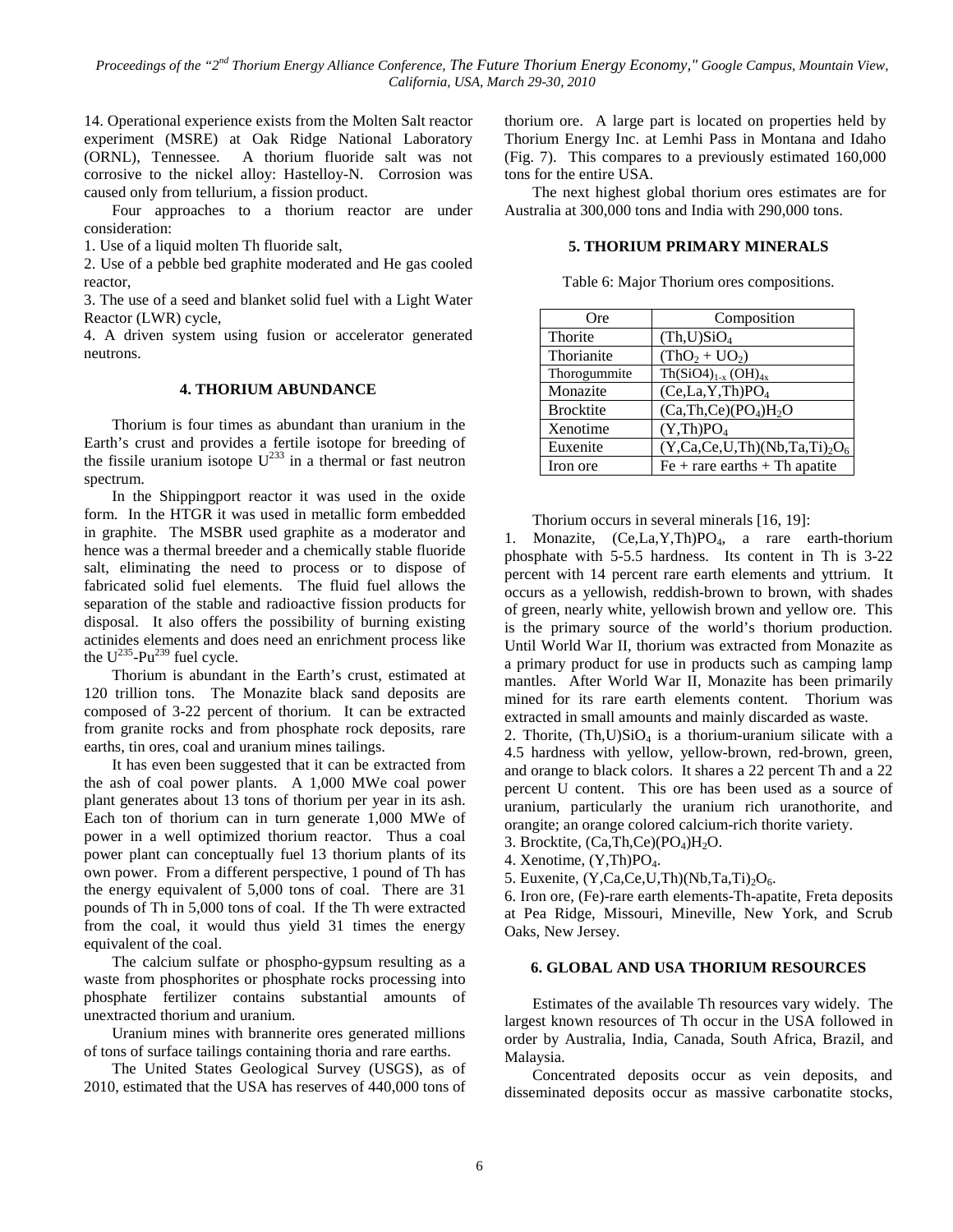alkaline intrusions, and black sand placer or alluvial stream and beach deposits.

Carbonatites are rare carbonate igneous rocks formed by magmatic or metasomatic processes. Most of these are composed of 50 percent or higher carbonate minerals such as calcite, dolomite and/or ankerite. They occur near alkaline igneous rocks.

Table 7. Estimated Global Thorium Resources [16].

| Country       | ThO <sub>2</sub> Reserves<br>[metric tonnes]<br><b>USGS</b> estimate<br>2010 [16] | ThO <sub>2</sub> Reserves<br>[metric tonnes]<br><b>NEA</b> estimate<br>$[22]$ *** | Mined<br>amounts<br>2007<br>[metric<br>tonnes] |
|---------------|-----------------------------------------------------------------------------------|-----------------------------------------------------------------------------------|------------------------------------------------|
| <b>USA</b>    | 440,000                                                                           | 400,000                                                                           | 未来                                             |
| Australia     | 300,000                                                                           | 489,000                                                                           |                                                |
| Turkey        |                                                                                   | 344,000                                                                           |                                                |
| India         | 290,000                                                                           | 319,000                                                                           | 5,000                                          |
| Venezuela     |                                                                                   | 300,000                                                                           |                                                |
| Canada        | 100,000                                                                           | 44,000                                                                            |                                                |
| South         | 35,000                                                                            | 18,000                                                                            |                                                |
| Africa        |                                                                                   |                                                                                   |                                                |
| <b>Brazil</b> | 16,000                                                                            | 302,000                                                                           | 1,173                                          |
| Norway        |                                                                                   | 132,000                                                                           |                                                |
| Egypt         |                                                                                   | 100,000                                                                           |                                                |
| Russia        |                                                                                   | 75,000                                                                            |                                                |
| Greenland     |                                                                                   | 54,000                                                                            |                                                |
| Canada        |                                                                                   | 44,000                                                                            |                                                |
| Malaysia      | 4,500                                                                             |                                                                                   | 800                                            |
| Other         | 90,000                                                                            | 33,000                                                                            |                                                |
| countries     |                                                                                   |                                                                                   |                                                |
| Total         | 1,300,000                                                                         | 2,610,000                                                                         | 6,970                                          |

\* Average Th content of 6-8 percent.

\*\* Last mined in 1994.

\*\*\*Reasonably assured and inferred resources available at up to \$80/kg Th

The alkaline igneous rocks, also referred to as alkali rocks, have formed from magmas and fluids so enriched in alkali elements that Na and K bearing minerals form components of the rocks in larger proportion than usual igneous rocks. They are characterized by feldspathoid minerals and/or alkali pyroxenes and amphiboles [19].

Table 8. Locations of USA major  $ThO<sub>2</sub>$  proven reserves [19].

| Deposit type | Mining<br><b>District</b> | Location | $ThO2$ reserves<br>[metric]<br>tonnes] |
|--------------|---------------------------|----------|----------------------------------------|
| Vein         | Lehmi Pass                | Montana- | 64,000                                 |
| deposits     | district                  | Idaho    |                                        |
|              | Wet                       | Colorado | 58,200                                 |
|              | Mountain                  |          |                                        |
|              | area                      |          |                                        |
|              | Hall                      | Idaho    | 4,150                                  |
|              | Mountain                  |          |                                        |

|                   | <b>Iron Hill</b>  | Colorado                       | 1,700        |
|-------------------|-------------------|--------------------------------|--------------|
|                   |                   |                                | (thorium     |
|                   |                   |                                | veins)       |
|                   |                   |                                | 690          |
|                   |                   |                                | (Carbonatite |
|                   |                   |                                | dikes)       |
|                   | Diamond           | Idaho                          |              |
|                   | Creek             |                                |              |
|                   | <b>Bear Lodge</b> | Wyoming                        |              |
|                   | Mountains         |                                |              |
|                   | Monroe            | Utah                           |              |
|                   | Canyon            |                                |              |
|                   | Mountain          | California                     |              |
|                   | Pass district     |                                |              |
|                   | Quartzite         | Arizona                        |              |
|                   | district          |                                |              |
|                   | Cottonwood        | Arizona                        |              |
|                   | area              |                                |              |
|                   | Gold Hill         | <b>New</b>                     |              |
|                   | district          | Mexico                         |              |
|                   | Capitan           | New                            |              |
|                   | Mountain          | Mexico                         |              |
|                   | Laughlin          | <b>New</b>                     |              |
|                   | Peak              | Mexico                         |              |
|                   | Wausau,           | $\overline{\text{W}}$ isconsin |              |
|                   | Marathon          |                                |              |
|                   | County            |                                |              |
|                   | Bokan             | Alaska                         |              |
|                   | Mountain          |                                |              |
| Massive           | Iron Hill         | Colorado                       | 28,200       |
| Carbonatite       |                   |                                |              |
| stocks            |                   |                                |              |
|                   | Mountain          | California                     | 8,850        |
|                   | Pass              |                                |              |
| <b>Black Sand</b> | Stream            | North,                         | 4,800        |
| Placer,           | deposits          | South                          |              |
| Alluvial          |                   | Carolina                       |              |
| Deposits          |                   |                                |              |
|                   | Stream            | Idaho                          | 9,130        |
|                   | placers           |                                |              |
|                   | Beach             | Florida-                       | 14,700       |
|                   | placers           | Georgia                        |              |
| Alkaline          | <b>Bear Lodge</b> | Wyoming                        |              |
| Intrusions        | Mountains         |                                |              |
|                   | <b>Hicks Dome</b> | Illinois                       |              |
| Total, USA        |                   |                                | 194,420      |
|                   |                   |                                |              |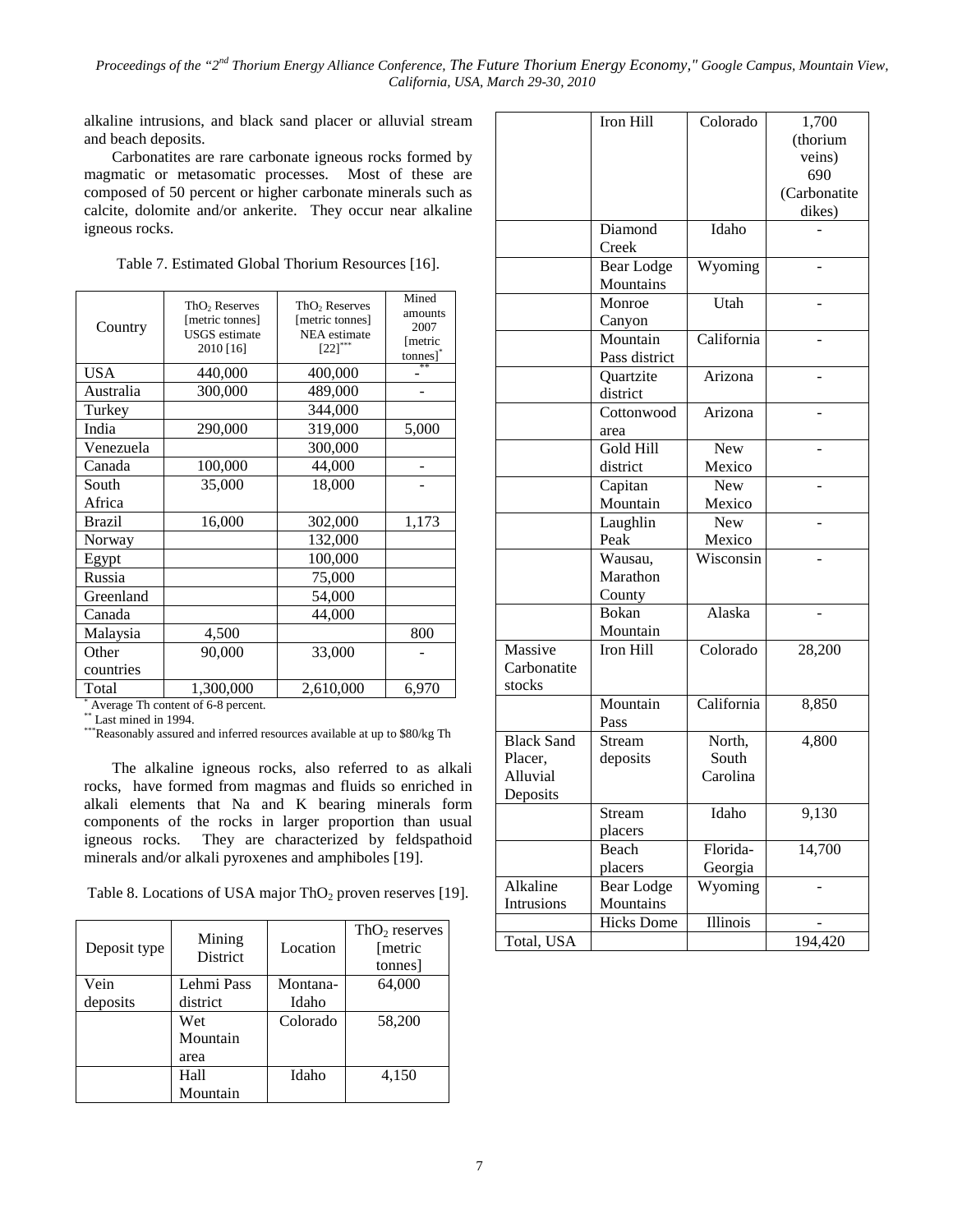

Figure 6. Th concentrations in ppm and occurrences in the USA. Source: USA Geological Survey Digital Data Series DDS-9, 1993.



Figure 7. Lehmi Pass is a part of Beaverhead Mountains along the continental divide on the Montana-Idaho border, USA. Its Th veins contain rare earth elements, particularly Neodymium.



Figure 8. Mountain Pass, Mojave Desert, Nevada. Source: USGS.



Figure 9. Black sand Monazite layers in beach sand at Chennai, India. Photo: Mark A. Wilson [19].



Figure 10. Thorite (Th,  $U$ ) $SiO<sub>4</sub>$ , a thorium-uranium silicate.

## **7. RARE EARTH ELEMENTS RESOURCES**

Global demand of rare earth oxides is estimated at 100,000-120,000 metric tonnes in 2007. It is forecast to grow at 9 percent per year through 2012 [25].

As a major manufacturer, the largest producer and consumer of rare earth elements is China. Being the lowest cost producer, about 94 percent of the rare earth oxides and almost 97 percent of the rare earth metal consumed in the world originate from China. Domestic consumption could exceed supply within 10 years [25].

Table 9. Rare Earth Elements content and price of typical ores [23].

| Lanthanide | Bastnäsite<br>Mountain<br>Pass.<br>California<br>[percent] | Monazite<br>Green Cove<br>Springs,<br>Florida<br>[percent] | Price<br>2007<br>$[\frac{\sqrt{2}}{2}]$ |
|------------|------------------------------------------------------------|------------------------------------------------------------|-----------------------------------------|
| Cerium     | 49.30                                                      | 43.70                                                      | 50-65                                   |
| vsprosium  | 0.031                                                      | 0.90                                                       | 160                                     |
| Erbium     |                                                            |                                                            | 165                                     |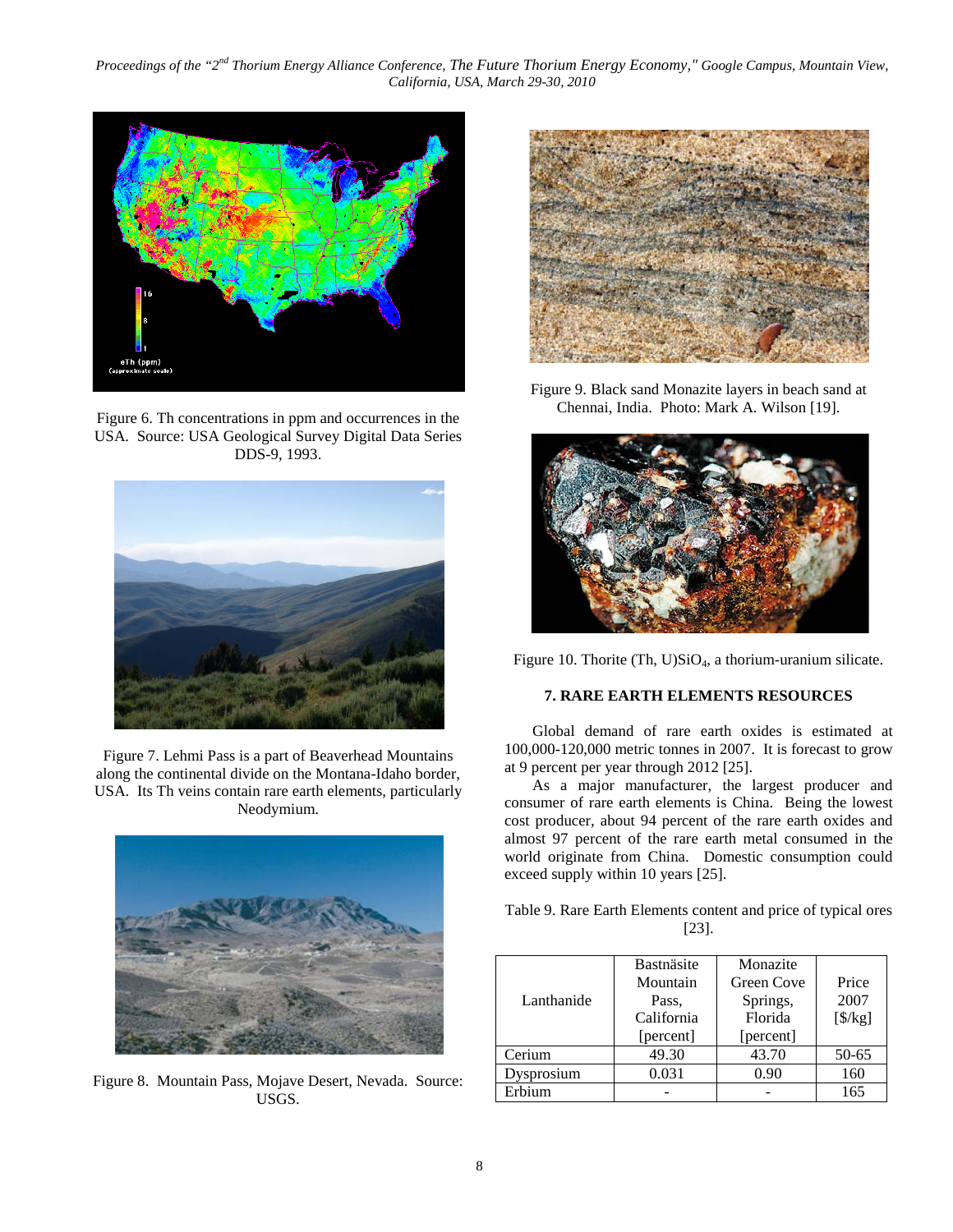| Europium     | 0.11  | 0.16  | 1,200   |
|--------------|-------|-------|---------|
| Gadolinium   | 0.18  | 6.60  | 150     |
| Holmium      |       | 0.11  | 750     |
| Lanthanum    | 33.20 | 17.50 | 40      |
| Lutetium     |       |       | 3,500   |
| Neodymium    | 12.00 | 17.50 | 60      |
| Praseodymium | 4.30  | 5.00  | 75      |
| Samarium     | 0.80  | 4.90  | 200-350 |
| Scandium     |       |       |         |
| Terbium      | 0.016 | 0.26  | 850     |
| Thulium      |       |       | 2,500   |
| Ytterbium    |       | 0.21  | 450     |
| Yttrium      | 0.10  | 3.20  | 50      |

#### **8. GLOBAL AND USA URANIUM RESOURCES**

Depleting hydrocarbon fuel resources and the growing volatility in fossil fuel prices, have led to an expansion in nuclear power production. As of 2010, there are 56 nuclear power reactors under construction worldwide, of which 21 are in China. Some are replacing older plants that are being decommissioned, and some are adding new installed capacity. The Chinese nuclear power program is probably the most ambitious in history. It aims at 50 new plants by the year 2025 with an additional 100, if not more, completed by the year 2050. Standardized designs, new technology, a disciplined effort to develop human skills and industrial capacities to produce nuclear power plant components all point to a likely decline in plant construction costs in coming years and growing interest in new nuclear projects with ensuing pressure on nuclear fuels.



Figure 11. Number of power reactors under construction worldwide. Total: 56. Net electrical capacity: 51.9 MWe. Data source: IAEA, 2010.

It should be noted that there are currently 150 international reactor projects in some advanced permitting stage. An additional 300 projects are in some early planning stage. Added to a significant fraction of the currently 439 operating power reactors will likely double global nuclear capacity in the coming couple decades (most countries seem willing to try to extend the operating lives of existing reactors through safety-compliant upgrades and retrofits). Building a nuclear power plant practically requires contracting its fuel supply for 40-60 years. When adding all new projects it is reasonable to conclude that fuel requirements could double in the coming couple decades.

About 30 percent of the known recoverable global uranium oxide resources are found in Australia, followed by Kazakhstan (17 percent), Canada (12 percent), South Africa (8 percent), Namibia (6 percent), and Russia, Brazil and the USA, each with about 4 percent of the world production [21].

The uranium resources are classified into "conventional" and "non-conventional" resources. The conventional resources are further categorized into "Reasonably Assured Resources," RAR and the believed-to-exist "Inferred Resources," IR.

The RAR and IR categories are further subdivided according to the assumed exploitation cost in USA dollars. These cost categories are given as  $< 40$  \$/kg,  $< 80$  \$/kg, and  $<$ 130 \$/kg.

The non-conventional resources are split into "Undiscovered Resources," UR, further separated into "Undiscovered Prognosticated Resources," UPR with assumed cost ranges of  $\langle 80 \rangle$  \$/kg and  $\langle 130 \rangle$  \$/kg, and "Undiscovered Speculative Resources" USR.

The USR numbers are given for an estimated exploitation cost of < 130 \$/kg and also for a category with an unknown cost.

In the twentieth century, the USA was the world leading uranium producer until it was surpassed by Canada and Australia. In 2007, Canada accounted for 23 percent and Australia for 21 percent of global production, with the USA at 4 percent. Africa is becoming a new frontier in uranium production with Namibia 7 percent, Niger 8 percent, and South Africa 1 percent. Exploration and new mine development is ongoing in Botswana, Tanzania. Jordan and Nigeria.

The federal, provincial and local governments in Australia have all unilaterally and forcefully banned the development of any new uranium mines, even though existing mines continue operation. The French company Areva was not successful in receiving approval to build a new uranium mine in Australia. It has mining activities in the Niger Republic and received exploration licenses in other countries such as Jordan.

Canadian producer Cameco rates as the first world producer of uranium oxide, followed by French Areva, and then Energy Resources of Australia (68 percent owned by Rio Tinto), which produces some 6,000 tons per year.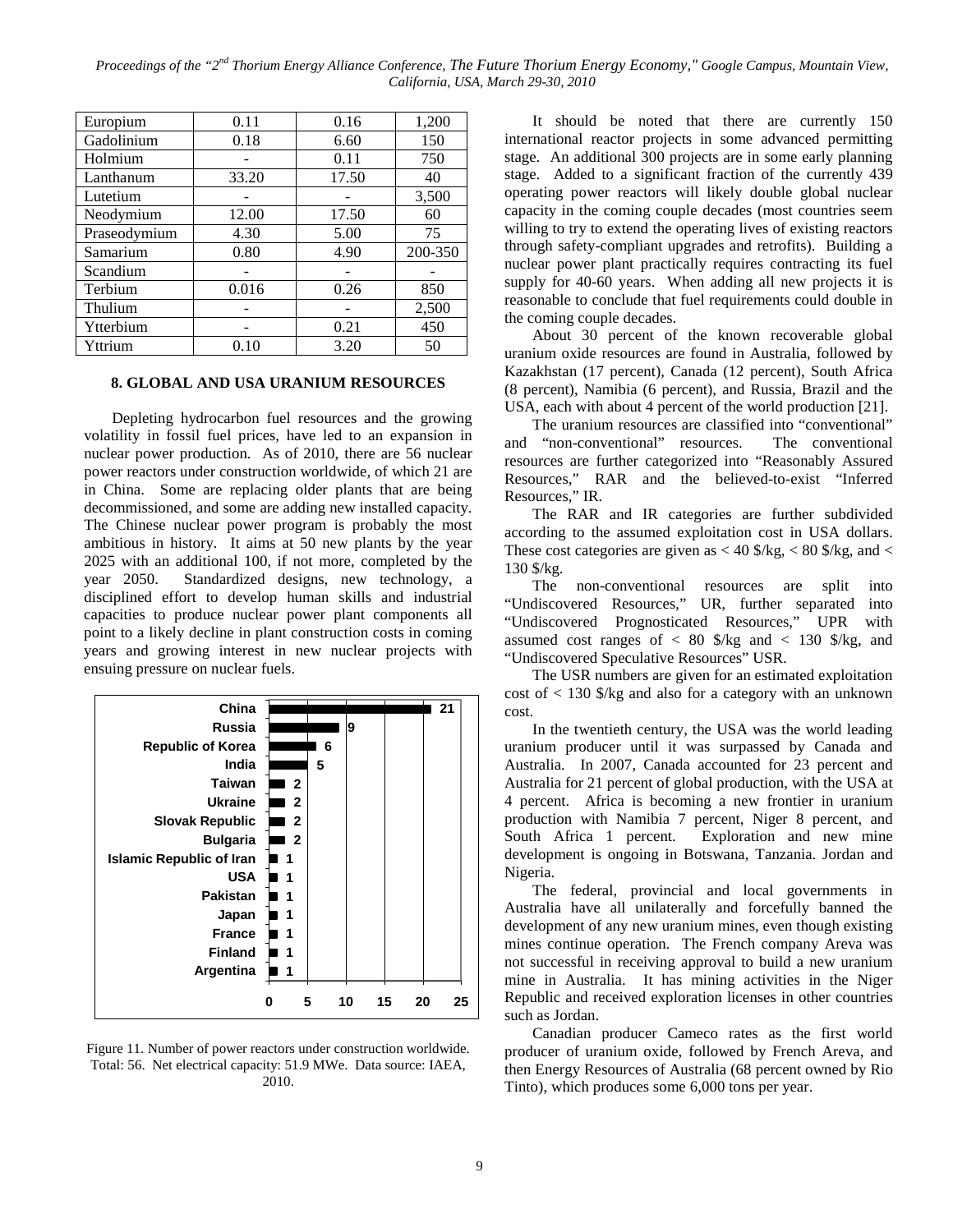As of 2007, five operating uranium mines existed in the USA, with 3 in Texas, one in Wyoming and one in Northern Nebraska as shown in Table 10. The state of Texas has a positive attitude towards uranium mining, and energy production in general, with an advantageous regulatory framework that streamlines the permit process using in situ leaching of uranium. Texas, being an "Agreement State," implies that the USA Nuclear Regulatory Commission (NRC) has delegated its authority to the state regulatory agencies such as the Texas Commission on Environmental Quality (TCEQ), and companies deal directly with the state agencies in Texas rather than with the federal government's NRC. Most of the uranium mining operations in the USA and Kazakhstan use in situ leach methods, also designated as In Situ Recovery (ISR) methods. Conventional methods are used in 62 percent of U mining, with 28 percent as ISR and 9 percent as byproduct extraction.

By 2008, U production in the USA fell 15 percent to 1,780 tonnes  $U_3O_8$ . The U production in the USA is currently from one mill at White Mesa, Utah, and from 6 ISR operations. In 2007, four operating mines existed in the Colorado Plateau area: Topaz, Pandora, West Sunday and Sunday-St. Jude. Two old mines reopened in 2008: Rim Canyon and Beaver Shaft and the Van 4 mine came into production in 2009.

As of 2010, Cameco Resources operated two ISL operations: Smith Ranch-Highland Mine in Wyoming and Cross Butte Mine in Nebraska, with reserves of 15,000 tonnes U<sub>3</sub>O<sub>8</sub>. The Denison Mines Company produced 791,000 tonnes of  $U_3O_8$  in 2008 at its 200 t/day White Mesa mill in Southern Utah from its own and purchased ore, as well as toll milling.

Table 10: World main producing uranium mines, 2008. Source: World Nuclear Association, WNA.

| Country               | Production<br>[tonnes U] | Share of<br>world<br>production<br>[percent] | Main<br>owner                 | Extraction<br>method | Mine              |
|-----------------------|--------------------------|----------------------------------------------|-------------------------------|----------------------|-------------------|
| Canada                | 6,383                    | 15                                           | Cameco                        | Conv                 | McArthur<br>River |
| Australia             | 4,527                    | 10                                           | Rio<br>Tinto                  | Conv                 | Ranger            |
| Namibia               | 3.449                    | 8                                            | Rio<br>Tinto                  | Conv                 | $R\delta$ ssing   |
| Australia             | 3.344                    | 8                                            | <b>BHP</b><br><b>Billiton</b> | <b>Byproduct</b>     | Olympic<br>Dam    |
| Russia                | 3,050                    | 7                                            | ARMZ                          | Conv                 | Priargunsky       |
| Niger                 | 1,743                    | $\overline{4}$                               | Areva                         | Conv                 | Somair            |
| Canada                | 1,368                    | 3                                            | Cameco                        | Conv                 | Rabbit Lake       |
| Niger                 | 1,289                    | 3                                            | Areva                         | Conv                 | Cominak           |
| Canada                | 1,249                    | 3                                            | Areva                         | Conv                 | McLean            |
| <b>Kazakhs</b><br>tan | 1,034                    | $\overline{c}$                               | Uranium<br>One                | <b>ISR</b>           | Akdata            |
| Total                 | 27,436                   | 62                                           |                               |                      |                   |

Uranium in the Colorado Plateau in the USA has an average grade of 0.25 percent or 2,500 ppm uranium in addition to 1.7 percent vanadium within the Uravan Mineral Belt.

Goliad County, Texas has an average grade of 0.076 percent (760 ppm) uranium oxide in sandstone deposits permeated by groundwater suggesting in situ leaching methods where water treated with carbon dioxide is injected into the deposit. The leachate is pumped and passed over ion exchange resins to extract the dissolved uranium.

| Table 11. Uranium concentrates production in the USA, |
|-------------------------------------------------------|
| 2007.                                                 |

| Mine                    | Location | Company      | Production<br>2005<br>$[10^6]$<br>$U_3O_8$ | Product<br>ion<br>2006<br>$[10^6]$<br>$U_3O_8$ |
|-------------------------|----------|--------------|--------------------------------------------|------------------------------------------------|
| Smith                   | Wyoming  | Cameco       | 1.3                                        | 2.0                                            |
| Ranch/Highland          |          | (Power       |                                            |                                                |
|                         |          | resources)   |                                            |                                                |
| <b>Crow Butte</b>       | Nebraska | Crow         | 0.8                                        | 0.7                                            |
|                         |          | <b>Butte</b> |                                            |                                                |
|                         |          | Resources,   |                                            |                                                |
|                         |          | Cameco       |                                            |                                                |
| Vasquez                 | South    | Uranium      | 0.3                                        | 0.2                                            |
|                         | Texas    | Resources    |                                            |                                                |
| Kingsville              | South    | Uranium      |                                            | 0.1                                            |
| Dome                    | Texas    | Resources    |                                            |                                                |
| Alta Mesa               | South    | Alta Mesa    | 0.3                                        | 1.0                                            |
|                         | Texas    |              |                                            |                                                |
| Total USA<br>production |          |              | 2.7                                        | 4.0                                            |

Phosphate rocks containing just 120 ppm in U have been used as a source of uranium in the USA. The fertilizer industry produces large quantities of wet process phosphoric acid solution containing 0.1-0.2 gram/liter (g/l) of uranium, which represent a significant potential source of uranium.

## **9. NONPROLIFERATION CHARACTERISTICS**

In the Th- $U^{233}$  fuel cycle, the hard gamma rays associated with the decay chain of the formed isotope  $U^{232}$  with a half life of 72 years and its spontaneous fission makes the  $U^{233}$  in the thorium cycle with high fuel burnup a higher radiation hazard from the perspective of proliferation than Pu<sup>239</sup>.

The  $U^{232}$  is formed from the fertile Th<sup>232</sup> from two paths involving an  $(n, 2n)$  reaction, which incidentally makes  $Th<sup>232</sup>$ a good neutron multiplier in a fast neutron spectrum:

$$
{}_{0}n^{1} + {}_{90}Th^{232} \rightarrow 2 {}_{0}n^{1} + {}_{90}Th^{231}
$$
  
\n
$$
{}_{90}Th^{231} \xrightarrow{25.52h} {}_{-1}e^{0} + {}_{91}Pa^{231}
$$
  
\n
$$
{}_{0}n^{1} + {}_{91}Pa^{231} \rightarrow \gamma + {}_{91}Pa^{232}
$$
  
\n
$$
{}_{91}Pa^{232} \xrightarrow{1.31d} {}_{-1}e^{0} + {}_{92}U^{232}
$$
\n(2)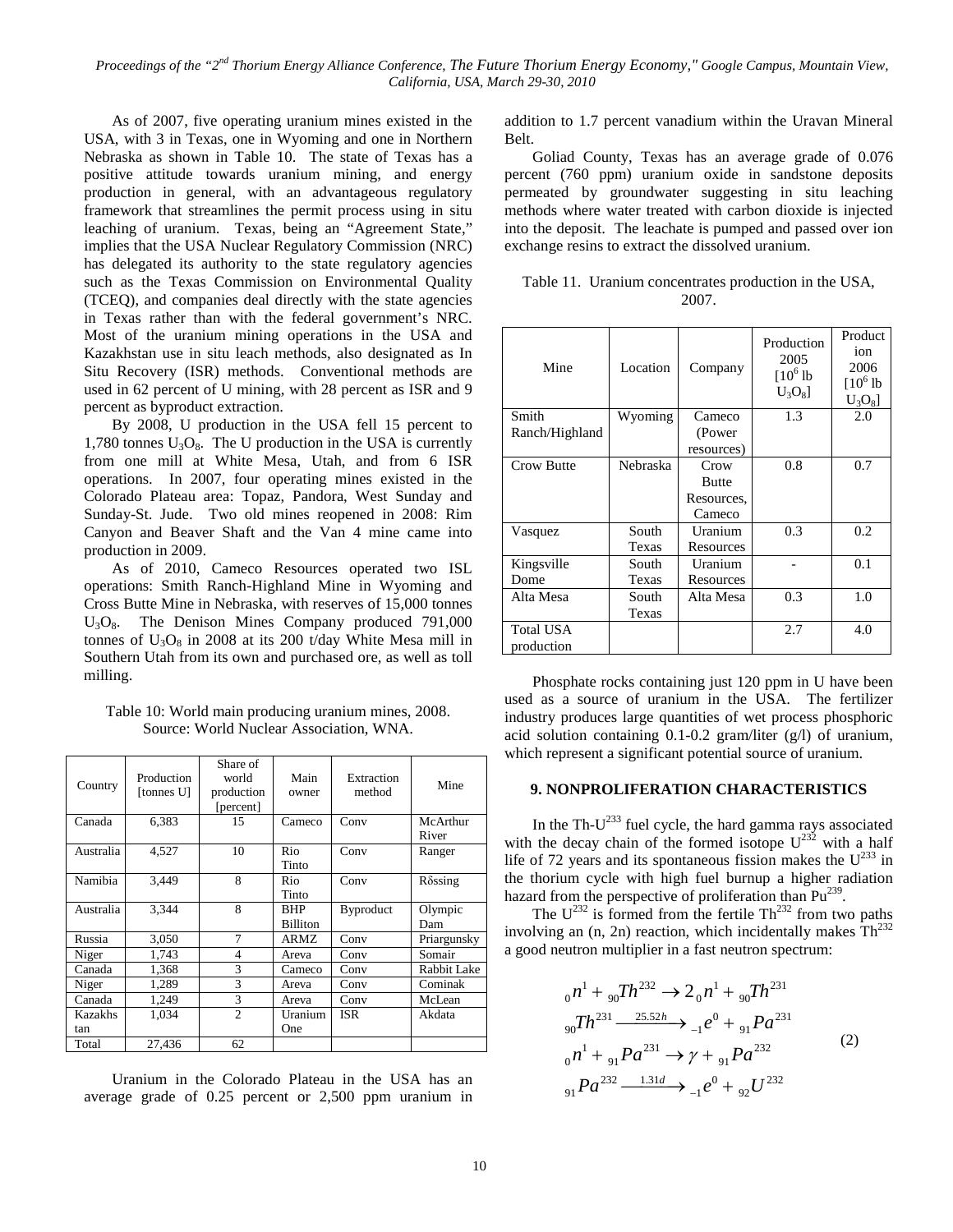and another involving an  $(n, \gamma)$  radiative capture reaction:

$$
_{0}n^{1} + {}_{90}Th^{232} \rightarrow \gamma + {}_{90}Th^{233}
$$
  
\n
$$
_{90}Th^{233} \xrightarrow{22.2m} {}_{-1}e^{0} + {}_{91}Pa^{233}
$$
  
\n
$$
_{91}Pa^{233} \xrightarrow{27d} {}_{-1}e^{0} + {}_{92}U^{233}
$$
  
\n
$$
_{92}U^{233} + {}_{0}n^{1} \rightarrow 2 {}_{0}n^{1} + {}_{92}U^{232}
$$
  
\n(3)

The isotope  $U^{232}$  is also formed from a reversible (n, 2n) and (n,  $\gamma$ ) path acting on the bred  $U^{233}$ :

$$
_{0}n^{1} + _{92}U^{233} \rightarrow 2_{0}n^{1} + _{92}U^{232}
$$
  
\n
$$
_{0}n^{1} + _{92}U^{232} \rightarrow \gamma + _{92}U^{233}
$$
\n(4)

The isotope  $Th^{230}$  occurs in trace quantities in thorium ores that are mixtures of uranium and thorium.  $U^{234}$  is a decay product of  $U^{238}$  and it decays into Th<sup>230</sup> that becomes mixed with the naturally abundant  $Th<sup>232</sup>$ . It occurs in secular equilibrium in the decay chain of natural uranium at a concentration of 17 ppm. The isotope  $U^{232}$  can thus also be produced from two successive neutron captures in  $Th<sup>230</sup>$ :

$$
{}_{0}n^{1} + {}_{90}Th^{230} \rightarrow \gamma + {}_{90}Th^{231}
$$
  
\n
$$
{}_{90}Th^{231} \xrightarrow{25.52h} {}_{-1}e^{0} + {}_{91}Pa^{231}
$$
  
\n
$$
{}_{0}n^{1} + {}_{91}Pa^{231} \rightarrow \gamma + {}_{91}Pa^{232}
$$
  
\n
$$
{}_{91}Pa^{232} \xrightarrow{1.31d} {}_{-1}e^{0} + {}_{92}U^{232}
$$
\n
$$
(5)
$$

The hard 2.6 MeV gamma rays originate from  $TI^{208}$ isotope in the decay chain of aged  $U^{232}$  which eventually decays into the stable  $Pb^{208}$  isotope:

$$
{}_{92}U^{232} \frac{72a}{1913a} \rightarrow {}_{90}Th^{228} + {}_{2}He^{4}
$$
  
\n
$$
{}_{90}Th^{228} \frac{1.913a}{1813a} \rightarrow {}_{88}Ra^{224} + {}_{2}He^{4}
$$
  
\n
$$
{}_{88}Ra^{224} \frac{3.66d}{188} \rightarrow {}_{86}Rn^{220} + {}_{2}He^{4}
$$
  
\n
$$
{}_{84}Po^{216} \frac{0.15s}{1813} \rightarrow {}_{82}Po^{216} + {}_{2}He^{4}
$$
  
\n
$$
{}_{82}Pb^{212} \frac{10.64h}{1813} \rightarrow {}_{83}Bi^{212} + {}_{2}He^{4}
$$
  
\n
$$
{}_{83}Bi^{212} \frac{60.6m}{6496} \rightarrow {}_{84}Po^{212} + {}_{1}e^{0}
$$
  
\n
$$
{}_{83}Bi^{212} \frac{60.6m}{3696} \rightarrow {}_{81}Tl^{208} + {}_{2}He^{4}
$$
  
\n
$$
{}_{84}Po^{212} \frac{0.298\mu s}{3696} \rightarrow {}_{82}Pb^{208} (stable) + {}_{2}He^{4}
$$
  
\n
$$
{}_{81}Tl^{208} \frac{3.053m}{383m} \rightarrow {}_{82}Pb^{208} (stable) + {}_{1}e^{0} + \gamma(2.6146MeV)
$$

As comparison, the  $U^{233}$  decay chain eventually decays into the stable  $Bi^{209}$  isotope:

$$
{}_{92}U^{233} \xrightarrow{1.592 \times 10^5 a} {}_{90}Th^{229} + {}_{2}He^4
$$
  
\n
$$
{}_{90}Th^{229} \xrightarrow{7340a} {}_{88}Ra^{225} + {}_{2}He^4
$$
  
\n
$$
{}_{88}Ra^{225} \xrightarrow{14.8d} {}_{89}Ac^{225} + {}_{-1}e^0
$$
  
\n
$$
{}_{89}Ac^{225} \xrightarrow{10.0d} {}_{87}Fr^{221} + {}_{2}He^4
$$
  
\n
$$
{}_{87}Fr^{221} \xrightarrow{4.8m} {}_{85}At^{217} + {}_{2}He^4
$$
  
\n
$$
{}_{85}At^{217} \xrightarrow{32.3ms} {}_{85}At^{217} + {}_{2}He^4
$$
  
\n
$$
{}_{83}Bi^{213} \xrightarrow{45.6m} {}_{84}Po^{213} + {}_{-1}e^0
$$
  
\n
$$
{}_{84}Po^{213} \xrightarrow{4.2 \mu s} {}_{82}Pb^{209} + {}_{2}He^4
$$
  
\n
$$
{}_{82}Pb^{209} \xrightarrow{3.28h} {}_{83}Bi^{209} (stable) + {}_{-1}e^0
$$

A 5-10 proportion of  $U^{232}$  in the  $U^{232}$ - $U^{233}$  mixture has a radiation equivalent dose rate of about 1,000 cSv (rem)/hr at a 1 meter distance for decades making it a highly proliferation resistant cycle if the  $Pa^{233}$  is not separately extracted and allowed to decay into pure  $U^{233}$ .

The Pa<sup>233</sup> cannot be chemically separated from the  $U^{232}$  if the design forces the fuel to be exposed to the neutron flux without a separate blanket region, making the design fail-safe with respect to proliferation and if a breeding ratio of unity is incorporated in the design.

Such high radiation exposures would lead to incapacitation within 1-2 hours and death within 1-2 days of any potential proliferators.

The International Atomic Energy Agency (IAEA) criterion for fuel self protection is a lower dose equivalent rate of 100 cSv(rem)/hr at a 1 meter distance. Its denaturing requirement for  $U^{235}$  is 20 percent, for  $U^{233}$  with  $U^{238}$  it is 12 percent, and for  $U^{233}$  denaturing with  $U^{232}$  it is 1 percent.

The Indian Department of Atomic Energy (DAE) had plans on cleaning  $U^{233}$  down to a few ppm of  $U^{232}$  using Laser Isotopic Separation (LIS) to reduce the dose to the occupational workers.

The contamination of  $U^{233}$  by the  $U^{232}$  isotope is mirrored by another introduced problem from the generation of  $U^{232}$  in the recycling of  $Th^{232}$  due to the presence of the highly radioactive  $\text{Th}^{228}$  from the decay chain of  $U^{232}$ .

#### **10. DOSIMETRY**

The International Atomic Energy Agency (IAEA) criterion for occupational protection is an effective dose of 100 cSv (rem)/hr at a 1 meter distance from the radiation source.

It is the decay product  $TI^{208}$  in the decay chain of  $U^{232}$ and not  $U^{232}$  itself that generates the hard gamma rays. The  $T1^{208}$  would appear in aged  $U^{233}$  over time after separation, emitting a hard 2.6416 MeV gamma ray photon. It accounts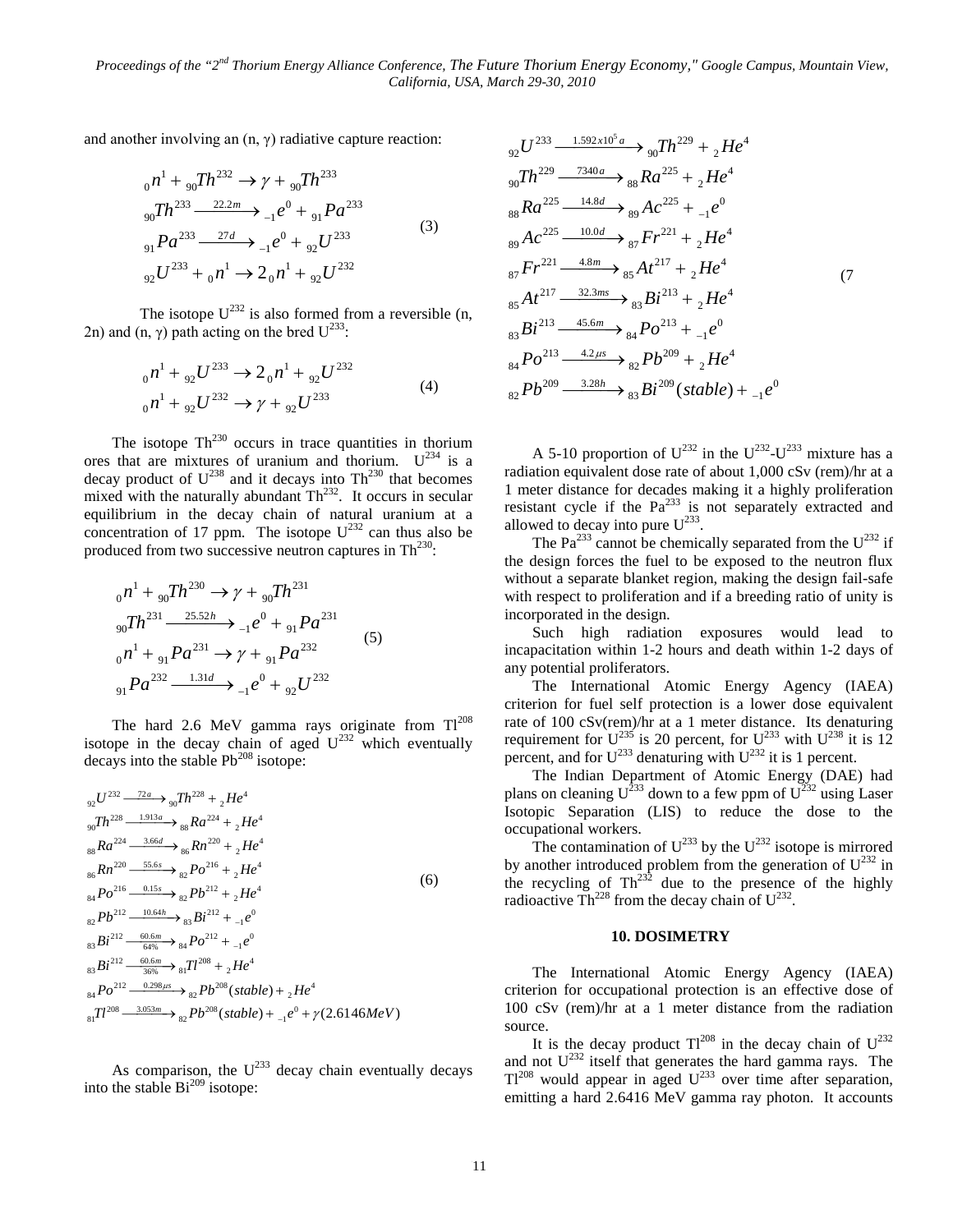for 85 percent of the total effective dose 2 years after separation. This implies that manufacturing of  $U^{233}$  should be undertaken in freshly purified  $U^{233}$ . Aged  $U^{233}$  would require heavy shielding against gamma radiation.

In comparison, in the U-Pu<sup>239</sup> fuel cycle,  $Pu^{239}$  containing  $Pu^{241}$  with a half life of 14.4 years, the most important source of gamma ray radiation is from the  $Am<sup>241</sup>$  isotope with a 433 years half life that emits low energy gamma rays of less than 0.1 MeV in energy. For weapons grade  $Pu^{239}$  with about 0.36 percent Pu241 this does not present a major hazard but the radiological hazard becomes significant for reactor grade  $Pu^{239}$  containing about 9-10 percent  $Pu^{241}$ .

The generation of  $Pu^{241}$  as well as  $Pu^{240}$  and  $Am^{241}$  from  $U^{238}$  follows the following path:

$$
{}_{0}n^{1} + {}_{92}U^{238} \rightarrow \gamma + {}_{92}U^{239}
$$
  
\n
$$
{}_{92}U^{239} \xrightarrow{23.5m} {}_{-1}e^{0} + {}_{93}Np^{239}
$$
  
\n
$$
{}_{93}Np^{239} \xrightarrow{2.35d} {}_{-1}e^{0} + {}_{94}Pu^{239}
$$
  
\n
$$
{}_{0}n^{1} + {}_{94}Pu^{239} \rightarrow \gamma + {}_{94}Pu^{240}
$$
  
\n
$$
{}_{0}n^{1} + {}_{94}Pu^{240} \rightarrow \gamma + {}_{94}Pu^{241}
$$
  
\n
$$
{}_{94}Pu^{241} \xrightarrow{14.7a} {}_{-1}e^{0} + {}_{95}Am^{241}
$$
  
\n(8)

Plutonium containing less than 6 percent  $Pu^{240}$  is considered as weapons-grade.

The gamma rays from  $Am^{241}$  are easily shielded against with Pb shielding. Shielding against the neutrons from the spontaneous fissions in the even numbered  $Pu^{238}$  and  $Pu^{240}$ isotopes accumulated in reactor grade plutonium requires the additional use of a thick layer of a neutron moderator containing hydrogen such as paraffin or plastic, followed by a layer of neutron absorbing material and then additional shielding against the gamma rays generated from the neutron captures.

The generation of  $Pu^{238}$  and  $Np^{237}$  by way of (n, 2n) rather than  $(n, \gamma)$  reactions, follows the path:

$$
{}_{0}n^{1} + {}_{92}U^{238} \rightarrow 2 {}_{0}n^{1} + {}_{92}U^{237}
$$
  
\n
$$
{}_{92}U^{237} \xrightarrow{6.75d} {}_{-1}e^{0} + {}_{93}Np^{237}
$$
  
\n
$$
{}_{0}n^{1} + {}_{93}Np^{237} \rightarrow \gamma + {}_{93}Np^{238}
$$
  
\n
$$
{}_{93}Np^{238} \xrightarrow{2.12d} {}_{-1}e^{0} + {}_{94}Pu^{238}
$$
  
\n(9)

The production of  $Pu^{238}$  for radioisotopic heat and electric sources for space applications follows the path of chemically separating  $Np^{237}$  from spent LightWater Reactors (LWRs) fuel and then neutron irradiating it to produce  $Pu^{238}$ .

Table 12. Typical compositions of fuels in the uranium and thorium fuel cycles.

| Isotopic<br>composition<br>[percent]  | $\mathrm{Pu}^{239}$<br>weapons<br>grade | $\mathrm{Pu}^{239}$<br>reactors<br>grade | $U^{233}$ | $U^{23}$<br>$+1$<br>$ppm$<br>$I^{232}$ |
|---------------------------------------|-----------------------------------------|------------------------------------------|-----------|----------------------------------------|
| $U^{232}$                             |                                         |                                          | 0.000     | 0.00                                   |
| I <sup>233</sup>                      |                                         |                                          | 100.00    | 99.99                                  |
| $Pu^{238}$                            | 0.010                                   | 1.3000                                   |           |                                        |
| $Pu^{239}$                            | 93.800                                  | 60.3000                                  |           |                                        |
| $Pu^{240}$                            | 5.8000                                  | 24.3000                                  |           |                                        |
| $Pu^{241}$                            | 0.3500                                  | 9.1000                                   |           |                                        |
| $Pu^{242}$                            | 0.0200                                  | 5.0000                                   |           |                                        |
| Density $\left[\text{gm/cm}^3\right]$ | 19.86                                   | 19.86                                    | 19.0      | 19(                                    |
| Radius [cm]                           | 3.92                                    | 3.92                                     | 3.96      | 3.9                                    |
| Weight [kg]                           | 5                                       | 5                                        | 5         | 5                                      |

Table 13. Glove box operation dose rate required to accumulate a limiting occupational 5 cSv (rem) dose equivalent from a 5 kg metal sphere, one year after separation at a 1/2 meter distance [27].

| Fuel,                               | Time to 5 cSv  | Effective dose |
|-------------------------------------|----------------|----------------|
| $II^{232}/II^{233}$                 | effective dose | rate           |
|                                     | [hr]           | cSv/hr         |
| 0.01                                | 0.039          | 127.0000       |
| $100$ ppm                           | 3.937          | 1.2700         |
| 5 ppm                               | 84.746         | 0.0590         |
| 1 ppm                               | 384.615        | 0.0130         |
| Reactor grade $Pu^{239}$            | 609.756        | 0.0082         |
| Weapons grade $\overline{Pu}^{239}$ | 3846.154       | 0.0013         |

Both reactor-grade plutonium and  $U^{233}$  with  $U^{232}$  would pose a significant radiation dose equivalent hazard for manufacturing personnel as well as military personnel, which precludes their use in weapons manufacture in favor of enriched  $U^{235}$  and weapons-grade Pu<sup>239</sup>.

Table 14. Dose equivalent rates in cSv (rem)/hr from 5 kg metal spheres at a 1/2 meter distance for different times after separation [27].

| <b>Material</b>           | Type of<br>radiation | Dose equivalent rate at time after<br>separation<br>[cSv(rem)/hr] |                                                                              |       |       |       |  |  |  |
|---------------------------|----------------------|-------------------------------------------------------------------|------------------------------------------------------------------------------|-------|-------|-------|--|--|--|
|                           |                      | 0 <sub>yr</sub>                                                   | 15 <sub>yr</sub><br>10 <sub>yr</sub><br>1 <sub>yr</sub><br>$5 \,\mathrm{yr}$ |       |       |       |  |  |  |
| Pure $\overline{U^{233}}$ | $\gamma$ total       | 0.32                                                              | 0.42                                                                         | 0.84  | 1.35  | 1.89  |  |  |  |
| $U^{233}$<br>$+1$         | $\gamma$ total       | 0.32                                                              | 13.08                                                                        | 35.10 | 39.57 | 39.17 |  |  |  |
| ppm U <sup>232</sup>      | from<br>$T1^{208}$   | 0.00                                                              | 11.12                                                                        | 29.96 | 33.48 | 32.64 |  |  |  |
| $Pu^{239}$                | $\mathcal V$         | 0.49                                                              | 0.71                                                                         | 1.16  | 1.57  | 1.84  |  |  |  |
| weapons                   | neutrons             | 0.56                                                              | 0.56                                                                         | 0.56  | 0.56  | 0.56  |  |  |  |
| grade                     | $^{+}$               | 1.05                                                              | 1.27                                                                         | 1.72  | 2.13  | 2.40  |  |  |  |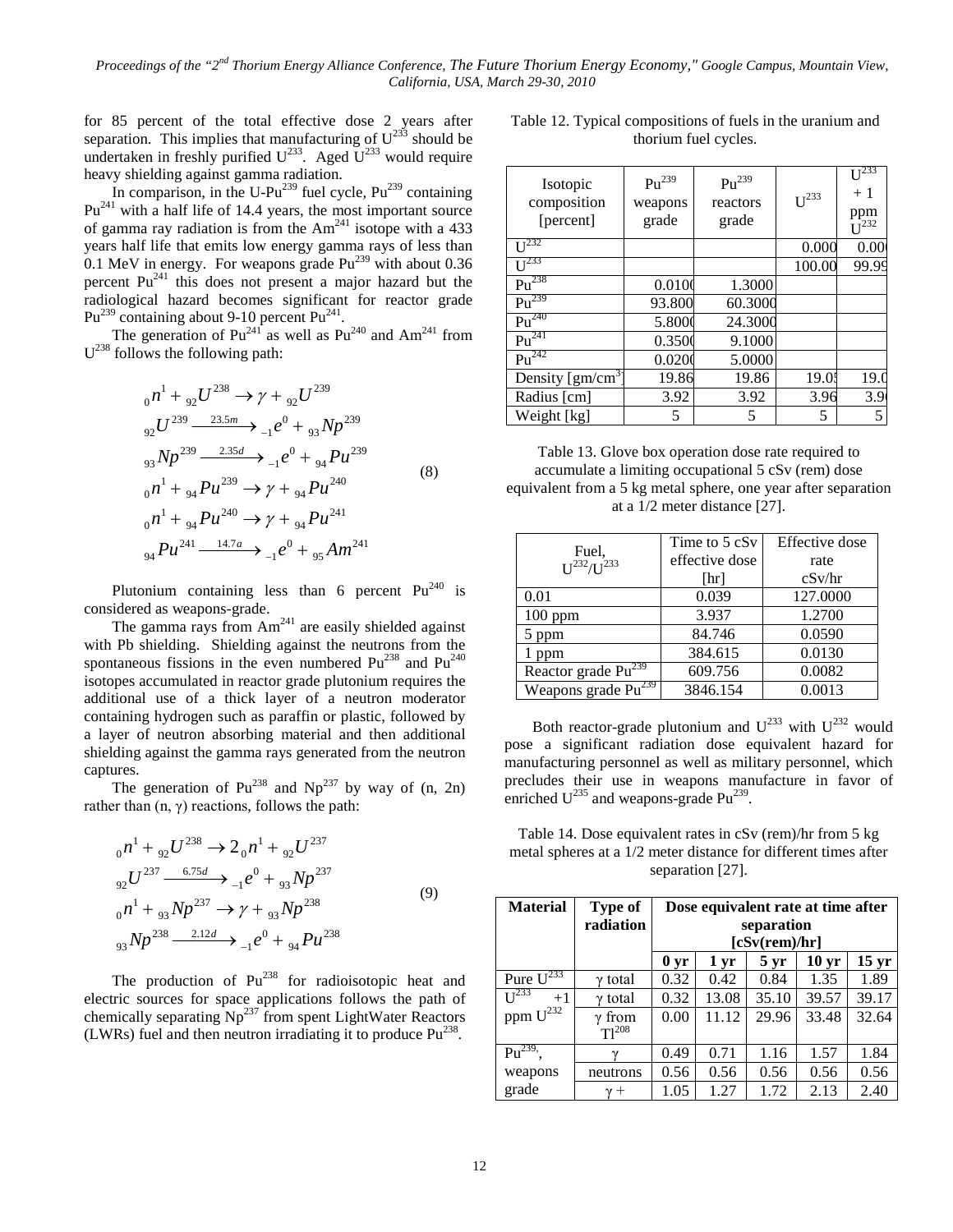*Proceedings of the "2nd Thorium Energy Alliance Conference, The Future Thorium Energy Economy," Google Campus, Mountain View, California, USA, March 29-30, 2010* 

|            | neutron           |      |      |       |       |       |
|------------|-------------------|------|------|-------|-------|-------|
| $Pu^{239}$ | $\gamma$ total    | 0.49 | 5.54 | 16.72 | 28.64 | 37.54 |
| Reactor    | $\gamma$ from     | 0.00 | 3.24 | 14.60 | 26.00 | 34.80 |
| grade      | Am <sup>241</sup> |      |      |       |       |       |
|            | neutrons          | 2.66 | 2.66 | 2.65  | 2.64  | 2.63  |
|            | $\gamma +$        | 3.15 | 8.20 | 19.37 | 31.28 | 40.17 |
|            | neutrons          |      |      |       |       |       |

## **11. ACTINIDES PRODUCTION**

There has been a new interest in the Th cycle in Europe and the USA since it can be used to increase the achievable fuel burnup in LWRs in a once through fuel cycle while significantly reducing the transuranic elements in the spent fuel. A nonproliferation as well as transuranics waste disposal consideration is that just a single neutron capture reaction in  $U^{238}$  is needed to produce Pu<sup>239</sup> from  $U^{238}$ :

$$
{}_{0}n^{1} + {}_{92}U^{238} \rightarrow {}_{92}U^{239} + \gamma
$$
  
\n
$$
{}_{92}U^{239} \xrightarrow{23.5m} {}_{93}Np^{239} + {}_{1}e^{0}
$$
  
\n
$$
{}_{93}Np^{239} \xrightarrow{2.35d} {}_{94}Pu^{239} + {}_{1}e^{0}
$$
\n(10)

whereas a more difficult process of fully 5 successive neutron captures are needed to produce the transuranic  $Np^{237}$  from  $Th<sup>232</sup>$ :

$$
{}_{0}n^{1} + {}_{90}Th^{232} \rightarrow {}_{90}Th^{233} + \gamma
$$
  
\n
$$
{}_{0}n^{1} + {}_{90}Th^{233} \rightarrow {}_{90}Th^{234} + \gamma
$$
  
\n
$$
{}_{90}Th^{234} \xrightarrow{24.1d} {}_{91}Pa^{234} + {}_{1}e^{0}
$$
  
\n
$$
{}_{91}Pa^{234} \xrightarrow{6.70h} {}_{92}U^{234} + {}_{1}e^{0}
$$
  
\n
$$
{}_{0}n^{1} + {}_{92}U^{234} \rightarrow {}_{92}U^{235} + \gamma
$$
  
\n
$$
{}_{0}n^{1} + {}_{92}U^{235} \rightarrow {}_{92}U^{236} + \gamma
$$
  
\n
$$
{}_{0}n^{1} + {}_{92}U^{236} \rightarrow {}_{92}U^{237} + \gamma
$$
  
\n
$$
{}_{91}U^{237} \xrightarrow{6.75d} {}_{93}Np^{237} + {}_{1}e^{0}
$$
  
\n(11)

This implies a low yield of  $Np^{237}$  however, as an odd numbered mass number isotope posing a possible proliferation concern; whatever small quantities of it are produced, provisions must be provided in the design to have it promptly recycled back for burning in the fast neutron spectrum of the fusion part of the hybrid.

In fact, it is more prominently produced in thermal fission light water reactors using the uranium cycle and would be produced; and burned, in fast fission reactors through the  $(n, 2n)$  reaction channel with  $U^{238}$  according to the much simpler path:

$$
_{0}n^{1} + _{92}U^{238} \rightarrow 2_{0}n^{1} + _{92}U^{237}
$$
  
\n
$$
_{92}U^{237} \xrightarrow{6.75d} _{93}Np^{237} + _{1}e^{0}
$$
\n(12)

The  $Np^{237}$  gets transmuted in the Th<sup>232</sup> fuel cycle into Pu<sup>238</sup> with a short half-life of 87.74 years:

$$
_{0}n^{1} + _{93}Np^{237} \rightarrow _{93}Np^{238} + \gamma
$$
  

$$
_{93}Np^{238} \xrightarrow{2.12d} _{94}Pu^{238} + _{1}e^{0}
$$
 (13)

A typical 1,000 MWe Light Water Reactor (LWR) operating at an 80 percent capacity factor produces about 13 kgs of  $Np^{237}$  per year.

This has led to suggested designs where  $\text{Th}^{232}$  replaces  $U^{238}$  in LWRs fuel and accelerator driven fast neutron subcritical reactors that would breed  $U^{233}$  from Th<sup>232</sup>.

Incidentally, whereas the  $Pu^{238}$  isotope is produced in the Th fuel cycle, it is the  $Pu^{240}$  isotope with a longer 6,537 years half-life, that is produced in the U-Pu fuel cycle:

$$
{}_{0}n^{1} + {}_{92}U^{238} \rightarrow {}_{92}U^{239} + \gamma
$$
  
\n
$$
{}_{92}U^{239} \rightarrow {}_{93}Np^{239} + {}_{-1}e^{0} + \nu^{*} + \gamma
$$
  
\n
$$
{}_{93}Np^{239} \rightarrow {}_{94}Pu^{239} + {}_{-1}e^{0} + \nu^{*} + \gamma
$$
  
\n
$$
{}_{0}n^{1} + {}_{94}Pu^{239} \rightarrow {}_{94}Pu^{240} + \gamma
$$

## **12. LEGISLATIVE INITIATIVES**

Interest in Th as a fuel resource, as well as the discontinuation of the Yucca Mountain once-through fuel cycle in the USA, led to an initiative, Senate Bill S.3680, by USA Senators Orrin Hatch (Utah) and Harry Reid (Nevada): The Thorium Energy Independence and Security Act of 2008, which amends the Atomic Energy Act of 1954, would establish offices at the USA Nuclear Regulatory Commission (USNRC) and the Department of Energy (DOE) to regulate domestic thorium nuclear power generation and oversee possible demonstrations of thorium nuclear fuel assemblies. The bill was read twice and referred to the Committee on Energy and Natural Resources, but has not become law.

This was followed by Congressional Bill HR1534 by Congressman Joe Sestak (Pennsylvania): To direct the Secretary of Defense and the Chairman of the Joint Chiefs of Staff to carry out a study on the use of thorium-liquid fueled nuclear reactors for naval power needs and other purposes. This bill has been referred to the Subcommittee on Seapower and Expeditionary Forces. The USA Navy declined the offer and its allocated funds.

Senator Evan Bayh (Indiana) and Representative Mike Coffman (Colorado) included amendments in the Fiscal Year 2010 National Defense Authorization Act requiring a government assessment of the availability of rare earth materials to support industry and the defense market.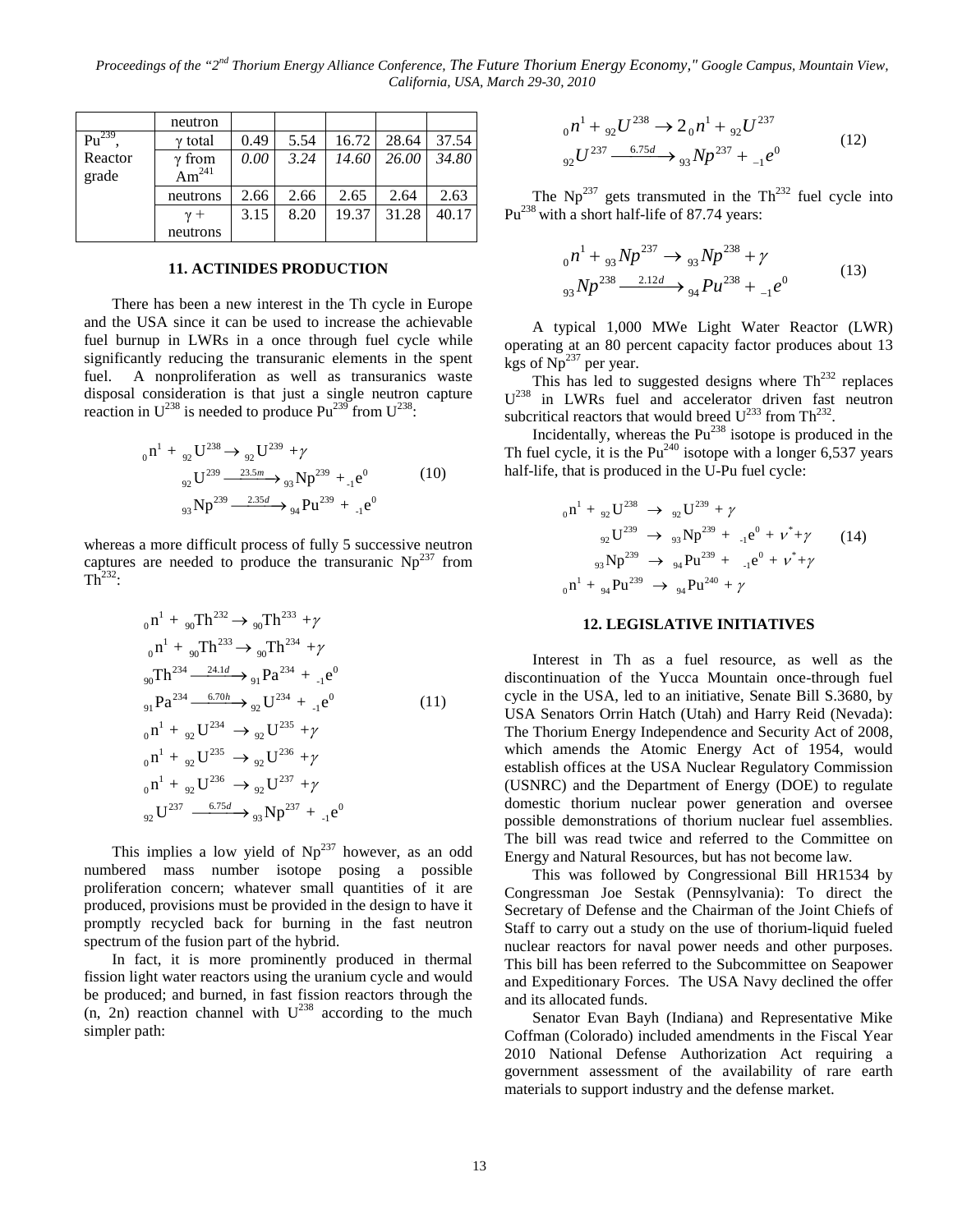Senators Orrin G. Hatch (R-Utah) and Harry Reid (D-Nevada), on March 3<sup>rd</sup>, 2010, reintroduced earlier legislation: the Thorium Energy Security Act of 2010; to accelerate the use of thorium-based nuclear fuel in existing and future USA reactors. Their legislation establishes a regulatory framework and a development program to facilitate the introduction of thorium-based nuclear fuel in nuclear power plants across the USA.

It must be noted that the majority of bills and resolutions are primarily political gestures and never make it out of committee.

#### **13. DISCUSSION**

The "rare" earth elements are in fact "moderately abundant" in the Earth's crust even though their discovered minable concentrations are less common than for other ores.

The USA and global resources are mainly in the form of Monazite and Bastnäsite. The Bastnäsite deposits in the USA and China are the largest economic resources.

On the other hand, Monazite deposits in Australia, Brazil, China, India, Malaysia, South Africa, Sri Lanka, Thailand, and the USA constitute the next largest resource. Other ores exist such as Apatite, Cheralite, Eudialyte, Loparite, Phosphorites, rare-earth-bearing ion-adsorption clays, secondary monazite, spent uranium solutions, xenotime, iron ores, uranium ores and yet undiscovered potential resources[24].

With China becoming a world leader in electric batteries and wind turbines manufacturing, and with increased internal demand, its export of rare earth elements decreased to 30,000 tons in 2009, compared with 45,000 tons in 2008 and 60,000 tons in 2002.

A USA document about dual-use technologies: "U. S. National Security and Military/Commercial Concerns with the People's Republic of China," refers to the "Super 863" research and development program, named after its conception date in March 1986 that reportedly involved 30,000 scientists and engineers including about 1,000 doctorate holders. A visionary 1992 outlook attributed to China's late "paramount leader" Deng Xiaoping is: "There is oil in the Middle East. There are rare earths in China. We must take full advantage of this resource." The program started in 1996 and claims the achievement of 1,500 unspecified technological breakthroughs. After the launch of the Super 863 program in 1997, the Chinese Communist Party adopted the "16-Character Policy" in reference to the 16 Chinese characters that describe a four-sentence blueprint for China's ascendance on the world's stage: "Combine the military with the civil. Combine peace and war. Give priority to military products. Let the civil support the military." This signals a possible future competition for the global rare earths resources as feed materials to a new green technologies industrial thrust.

Global demand for rare earth elements is expected to expand at a 9 percent yearly rate of growth. China's share of the world market is a substantial 95 percent. Caused by a product oversupply, producers complain that prices are controlled by the end users.

Nurturing and protecting its rare earth production industry, China promises rare earth resource availability only if the production facilities are located in China, attracting industry, research, technology, manufacturing plants and jobs.

In 2005, the CNOOC Company made a bid for the Unocal (Union Oil of California) Company. Based on these concerns, a competing bid by the Chevron Company was encouraged. The largest USA rare earth elements mine, is privately held, as of October  $1<sup>st</sup>$  2008, by Molycorp Minerals LLC, and earlier by Unocal then Chevron Minerals. It opened in the USA in the 1950s at Mountain Pass in the Mojave Desert 50 miles south of Las Vegas, Nevada (Fig. 8). It supplied the rare earth europium that generates the red color in television sets. Molycorp Minerals has a joint venture with Sumitomo Metals to sell lanthanide goods in Japan. The company began operations in 1920 with a molybdenum mine in New Mexico. The Mountain Pass, California rare earth refinery resumed operation in 2007 through 2009 beneficiating and extracting rare earth elements from the Bastnäsite ore.

Table 15. Consumption areas of rare earth elements [23].

|                         | China     | <b>USA</b> |
|-------------------------|-----------|------------|
| Usage area              | 2007      | 2008       |
|                         | [Percent] | [percent]  |
| Permanent magnets       | 30.7      | 5.0        |
| Metallurgical           | 15.2      | 29.0       |
| applications and        |           |            |
| alloys                  |           |            |
| Petrochemical,          | 10.4      | 14.0       |
| chemical catalysts      |           |            |
| Glass polishing         | 10.2      |            |
| powders                 |           |            |
| Hydrogen storage        | 8.5       |            |
| alloys for batteries    |           |            |
| Phosphors for           | 6.2       | 12.0       |
| fluorescent lighting,   |           |            |
| flat panel displays for |           |            |
| computer monitors,      |           |            |
| color televisions,      |           |            |
| radar, x-ray            |           |            |
| intensifying film       |           |            |
| Glass and ceramic       | 4.5       | 6.0        |
| additives               |           |            |
| Automotive catalysts,   | 3.7       | 9.0        |
| catalytic converters    |           |            |
| Electronics             |           | 18.0       |
| Petroleum refining      |           | 4.0        |
| catalysts               |           |            |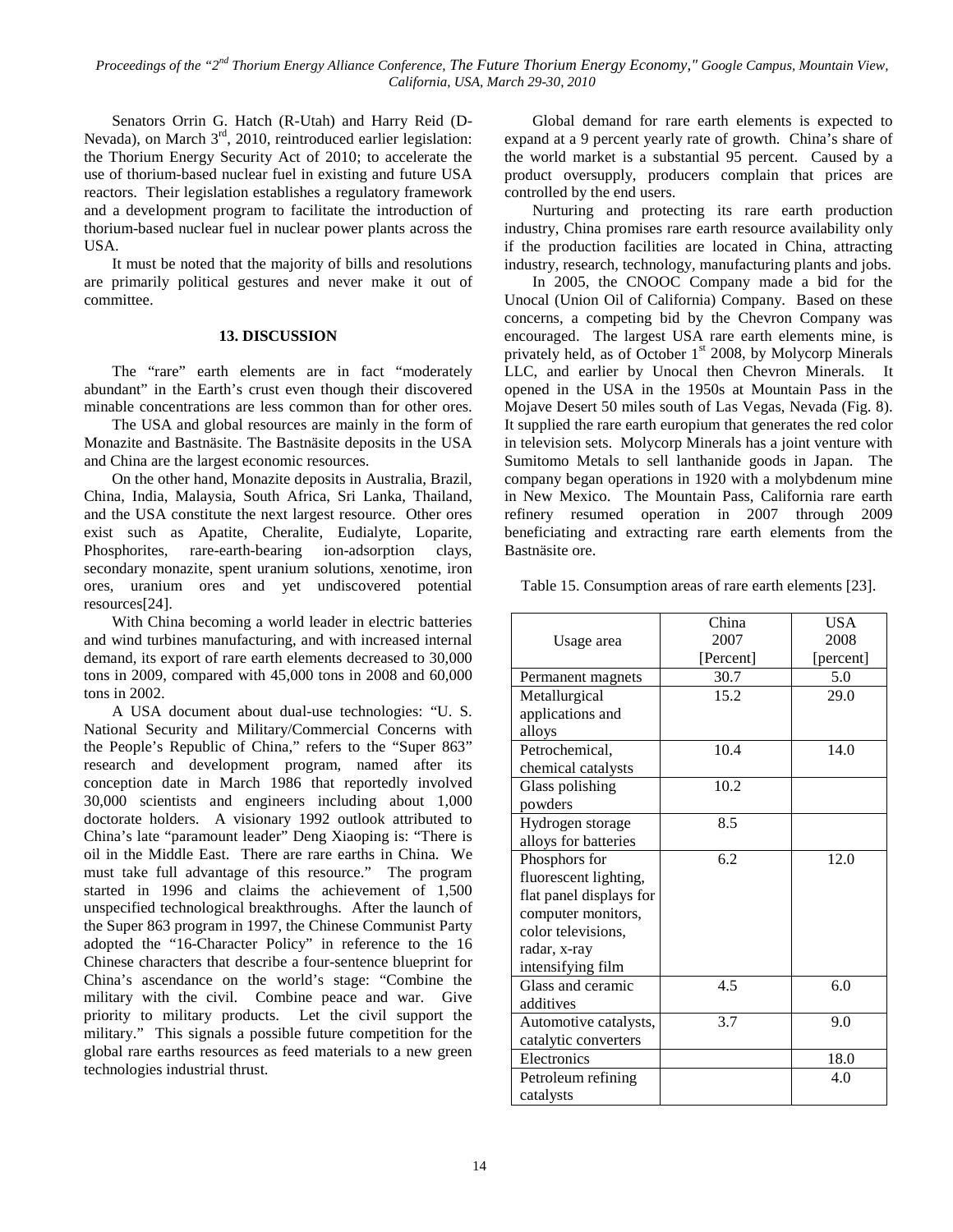| Miscellaneous |  |
|---------------|--|
| applications  |  |

New green developing technologies depend on the availability of the rare earths metals. As petroleum set a record price in 2008, the technology of hybrid cars was widely adopted, achieving a mileage of 48 miles/gallon in city driving. A shortage of such vehicles occurred as a result of a shortage of the rechargeable Ni metal hydride (NiMH) batteries using lanthanum.

Thorium supplies constitute a yet unused energy resource. They occur primarily in the rare earth ore mineral Monazite and the thorium mineral thorite. The size of the global resource is estimated at  $1.3x10^6$  metric tonnes of ThO<sub>2</sub>. The USA and Australia hold the world's largest known reserves with uncertain estimates ranging from  $0.19x10^{6}$  –  $0.44x10^6$  metric tonnes of ThO<sub>2</sub>. Many of the USA reserves sizes are not known, as a result of unavailable data for lack of economical extraction attractiveness without an energy use option for thorium.

The main international rare earths processors presently opt to process only thorium-free feed materials to avoid its radioactive content, even though they still have to cope with the radioactive isotope  $Ce^{142}$  which occurs in cerium. This has been negative for the low-cost monazite ores and other thorium bearing ores. This could change in the future if thorium is adopted as a byproduct for energy use. Supplies of rare earth elements are globally available in the international trade pipeline from diverse sources without discerned immediate shortages or bottlenecks.

Thorium occurs associated with uranium in some ores such as Thorite  $(Th, U)SiO<sub>4</sub>$  and, if exploited, would help expand the known U resource base.

Other ores are associated with rare earth elements or lanthanides such as monazite (Ce,  $La, Y, Th)PO<sub>4</sub>$  which also contain other economically significant metal occurrences such as yttrium. In this case, Th as a fuel resource could be extracted for future energy applications as a byproduct of the other more important rare earth elements extraction process until such time when primary Th ores such as thorite and monazite would be exploited.

## **14. REFERENCES**

1. M. M. H. Ragheb, R. T. Santoro, J. M. Barnes, and M. J. Saltmarsh, "Nuclear Performance of Molten Salt Fusion-Fission Symbiotic Systems for Catalyzed Deuterium and Deuterium-Tritium Reactors," Nuclear Technology, Vol. 48, pp. 216-232, May 1980.

2. M. Ragheb, "Optimized Fissile and Fusile Breeding in a Laser-Fusion Fissile-Enrichment Flux Trap Blanket," Journal of Fusion Energy, Vol. 1, No.1, pp.285-298, 1981.

3. M. M. H. Ragheb, G. A Moses, and C. W. Maynard, "Pellet and Pellet-Blanket neutronics and Photonics for Electron Beam Fusion," Nucl. Technol., Vol. 48:16, April 1980.

4. M. Ragheb and S. Behtash, "Symbiosis of Coupled Systems of Fusion D-3He Satellites and Tritium and  $He<sup>3</sup>$ Generators," Nuclear Science and Engineering, Vol. 88, pp. 16-36, 1984.

5. M. Ragheb and C. W. Maynard, "On a Nonproliferation Aspect of the Presence of  $U^{232}$  in the  $U^{233}$  fuel cycle," Atomkernenergie, 1979.

6. M. M. H. Ragheb, M. Z. Youssef, S. I. Abdel-Khalik, and C. W. Maynard, "Three-Dimensional Lattice Calculations for a Laser-Fusion Fissile Enrichment Fuel Factory," Trans. Am. Nucl. Soc., Vol. 30, 59, 1978.

7. M. M. H. Ragheb, S. I. Abdel-Khalik, M. Youssef, and C. W. Maynard, "Lattice Calculations and Three-Dimensional Effects in a Laser Fusion-Fission Reactor," Nucl. Technol. Vol. 45, 140, 1979.

8. H. A. Bethe, "The Fusion Hybrid," Nucl. News, Vol. 21, 7, 41, May 1978.

9. S. S. Rozhkov and G. E. Shatalov, "Thorium in the Blanket of a Hybrid Thermonuclear Reactor," Proc. U.S.-USSR Symp. Fusion-Fission Reactors, July 13-16, 1976, CONF-760733, p. 143, 1976.

10. V. L. Blinkin and V. M. Novikov, "Symbiotic System of a Fusion and Fission Reactor with Very Simple Fuel Reprocessing," Nucl. Fusion, Vol. 18, 7, 1978.

11. Jungmin Kang and Frank N. von Hippel, "U-232 and the Proliferation Resistance of U-233 in Spent Fuel," Science and Global Security, Volume 9, pp. 1-32, 2001.

12. J. A. Maniscalco, L. F. Hansen, and W. O. Allen, "Scoping Studies of U233 breeding fusion fission hybrid," UCRL-80585, Lawrence Livermore Laboratory, 1978.

13. L. M. Lidsky, "Fission-fusion Systems: Hybrid, Symbiotic and Augean," Nucl. Fusion, Vol. 15, 1975.

14. J. D. Lee, "The Beryllium/molten salt blanket-a new concept," UCRL-80585, Lawrence Livermore Laboratory, 1979.

15. M. M. H. Ragheb and C. W. Maynard, "Threedimensional cell calculations for a fusion reactor gas-cooled solid blanket," Atomkernenergie (ATKE) Bd. 32, Lfg. 3, 159, 1978.

16. James B. Hedrick, "Thorium in the United States," "1st Thorium Energy Alliance Conference, The Future Thorium Energy Economy," Kellog Conference Center, Gallaudet University, Washington D. C. 2002-3695, USA, October 19- 20, 2009.

17. Jim Kennedy, "Critical and Strategic Failure in Rare Earth Resources, A National Defense and Industrial Policy Failure," "1st Thorium Energy Alliance Conference, The Future Thorium Energy Economy," Kellog Conference Center, Gallaudet University, Washington D. C. 2002-3695, USA, October 19-20, 2009.

18. Robert Hargraves, "Aim High," "1st Thorium Energy Alliance Conference, The Future Thorium Energy